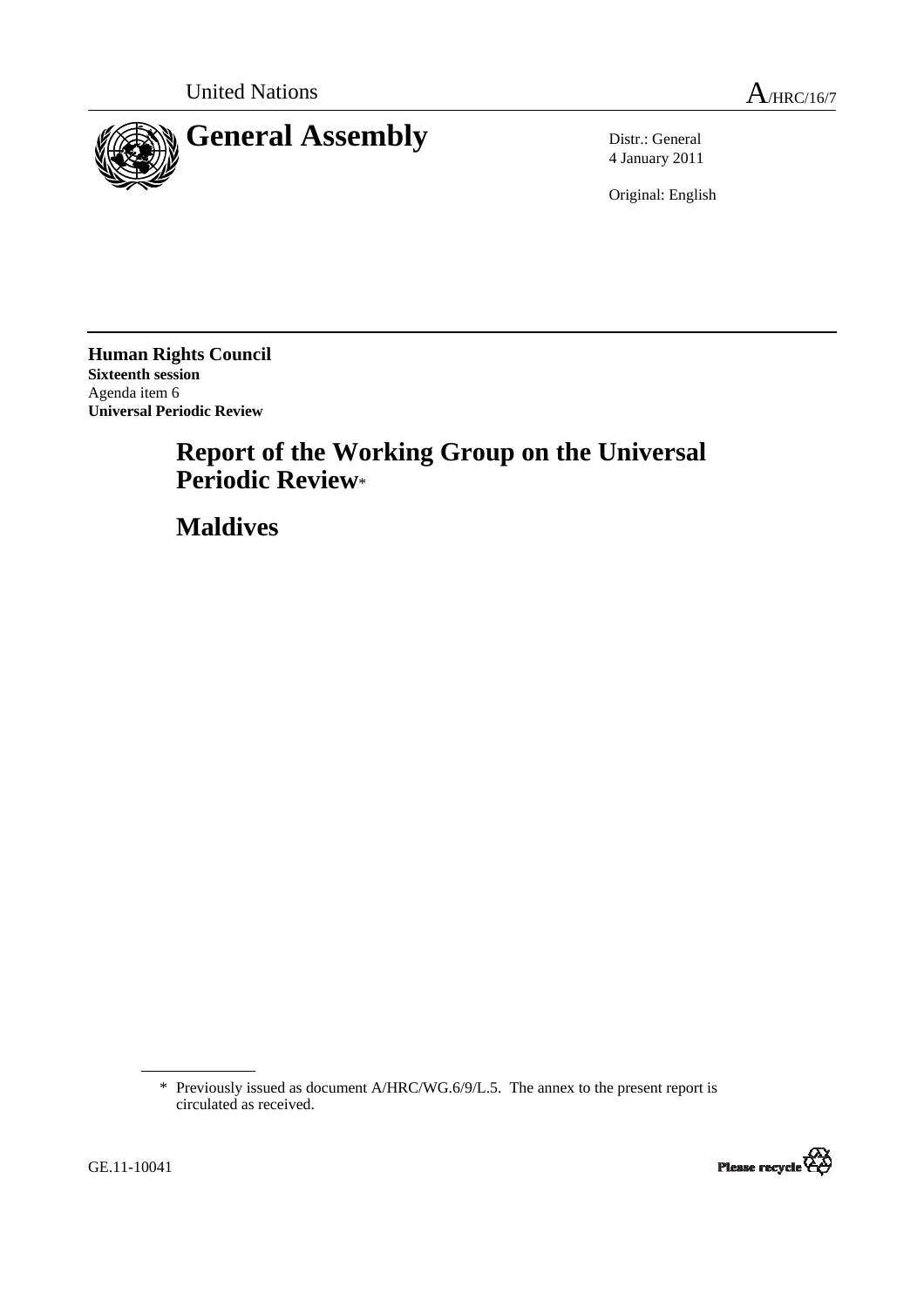# Contents

|       |    | Paragraphs  | Page |
|-------|----|-------------|------|
|       |    | $1 - 4$     | 3    |
| T.    |    | $5 - 99$    | 3    |
|       | A. | $6 - 35$    | 3    |
|       | В. | $36 - 99$   | 6    |
| П.    |    | $100 - 101$ | 14   |
| Annex |    |             |      |
|       |    |             | 23   |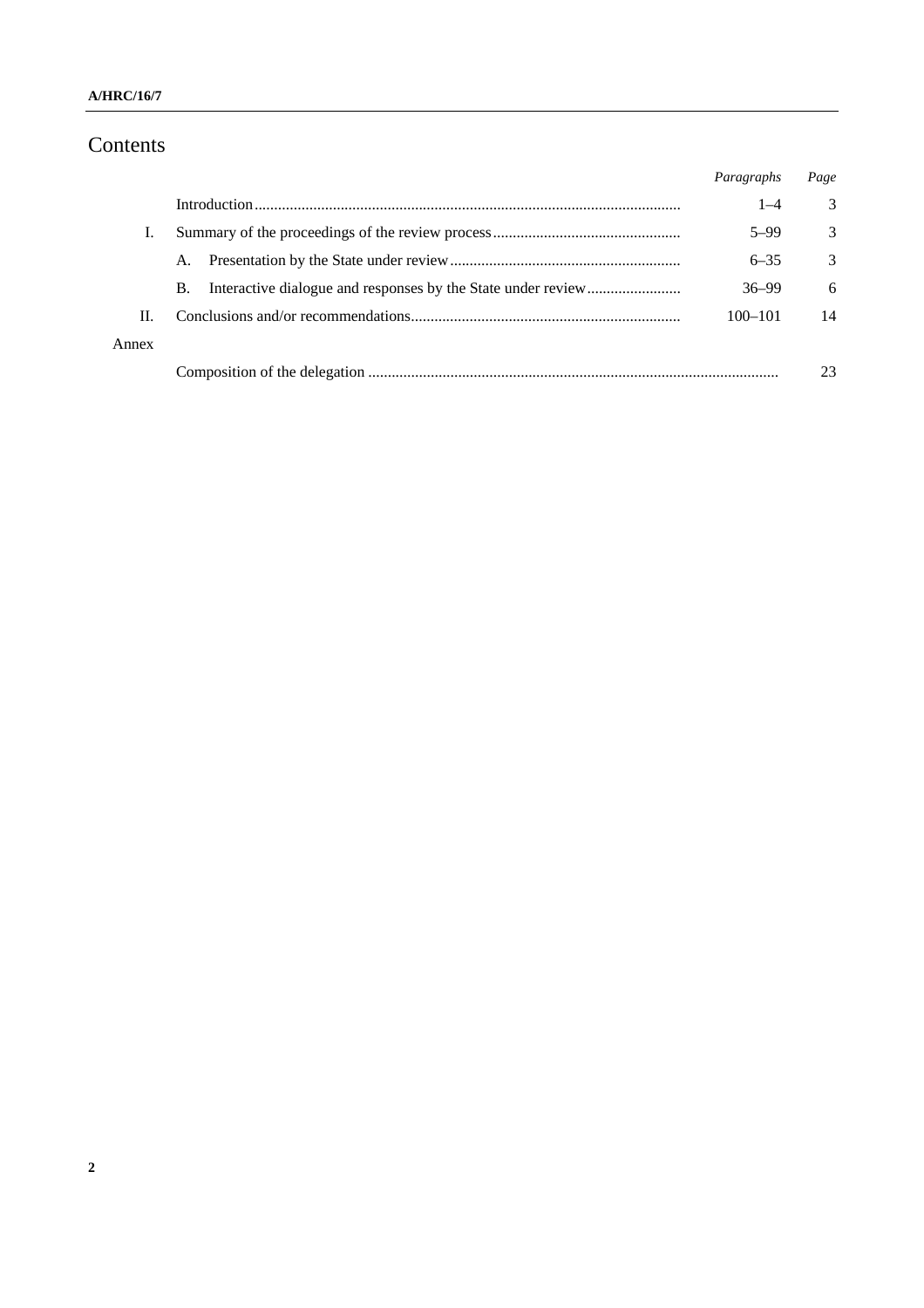# **Introduction**

1. The Working Group on the Universal Periodic Review, established in accordance with Human Rights Council resolution 5/1, held its ninth session from 1 to 12 November 2010. The review of Maldives was held at the 5th meeting, on 3 November 2010. The delegation of Maldives was headed by the Minister for Foreign Affairs, His Excellency Dr. Ahmed Shaeed. At its meeting, held on 5 November 2010, the Working Group adopted the report on Maldives.

2. On 21 June 2010, the Human Rights Council selected the following group of rapporteurs (troika) to facilitate the review of Maldives: Ecuador, Ghana and Jordan.

3. In accordance with paragraph 15 of the annex to resolution 5/1, the following documents were issued for the review of Maldives:

A national report submitted/written presentation made in accordance with paragraph 15 (a) (A/HRC/WG.6/9/MDV/1);

 (b) A compilation prepared by the Office of the United Nations High Commissioner for Human Rights (OHCHR) in accordance with paragraph 15 (b) (A/HRC/WG.6/9/MDV/2) and a corrigendum (A/HRC/WG.6/9/MDV/2/Corr.1);

 (c) A summary prepared by OHCHR in accordance with paragraph 15 (c) (A/HRC/WG.6/9/MDV/3).

4. A list of questions prepared in advance by the Czech Republic, Denmark, Germany, the Netherlands, Norway, Slovenia, Sweden and the United Kingdom of Great Britain and Northern Ireland was transmitted to Maldives through the troika. Those questions are available on the extranet of the universal periodic review.

### **I. Summary of the proceedings of the review process**

5. During the interactive dialogue, statements were made by 49 delegations. A number of delegations commended Maldives for the self-critical approach taken in its national report and presentation, and noted the broad consultation process with stakeholders, including civil society organizations, in the preparation of the national report. Several delegations also noted with appreciation the country's transition to democracy and the holding of elections and the enactment of a new Constitution in 2008. Recommendations made during the interactive dialogue are listed in chapter II of the present report.

#### **A. Presentation by the State under review**

6. Maldives acknowledged the great value of the universal periodic review process, which provided an opportunity for a small nation of 350,000 people to listen to the views of other States and to be guided by them. It stated that both the Human Rights Commission of Maldives and non-governmental organizations had played key roles in helping the Government to prepare the national report.

7. Maldives had its first-ever democratically elected Government, sworn in after a peaceful ballot and an orderly transfer of power. Maldives had a new Constitution, which guaranteed full enjoyment of human rights for all. There was effective separation of powers among the executive, legislative and judicial branches, and there were independent courts, political parties, a free press, registered human rights non-governmental organizations, and the National Human Rights Commission.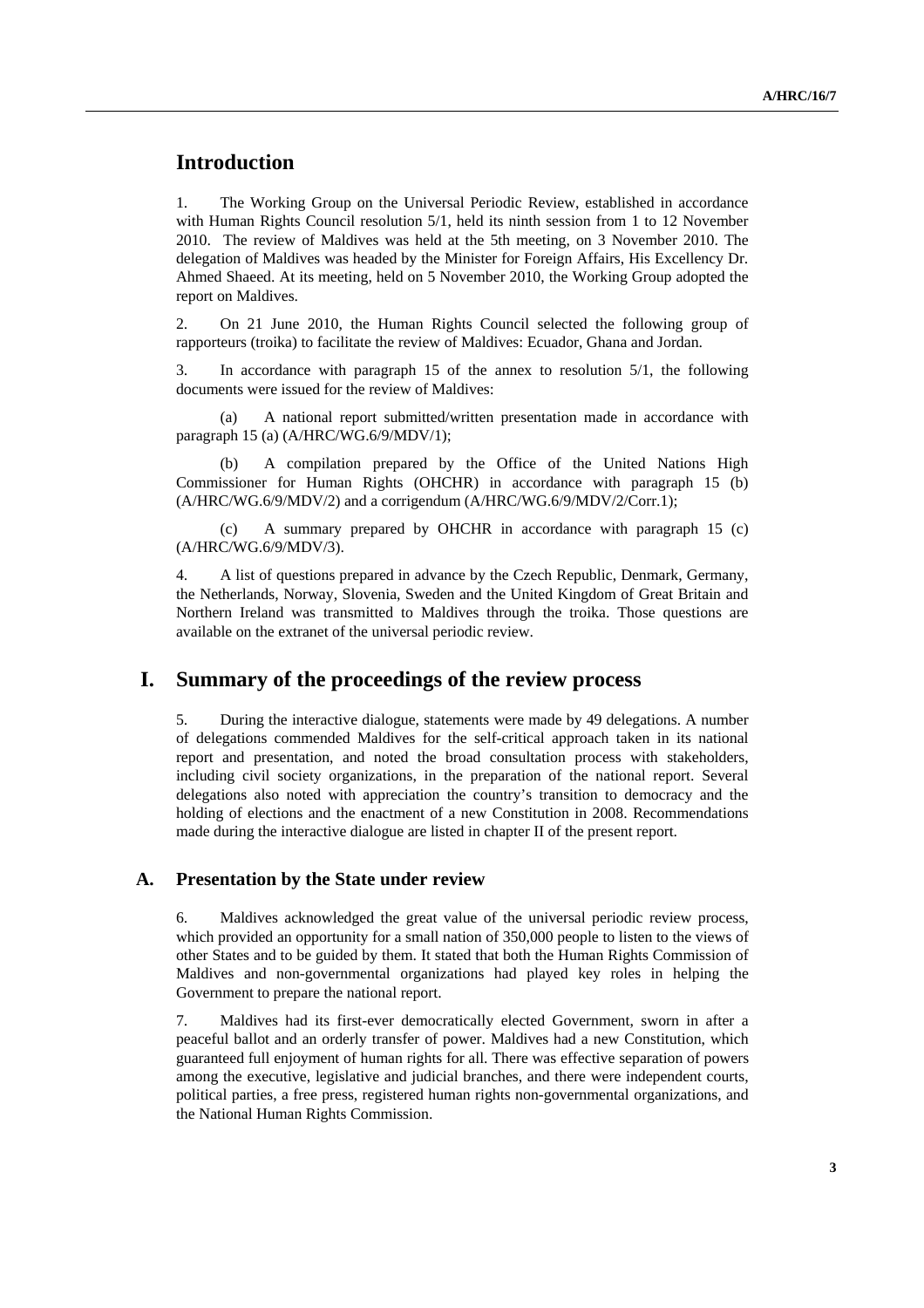8. Maldives was a member of the Human Rights Council, was party to nearly all conventions and most optional protocols, and had welcomed visits by four special procedures mandate holders and extended a standing invitation to all others to visit.

9. In terms of challenges, Maldives could avoid or ignore the fact that serious human rights abuses had taken place over recent decades. The victims required a sense of justice and closure, and society demanded accountability. However, Maldives also could not allow sentiments of revenge to take hold and put at risk its still-fragile democratic transition.

10. The vast majority of the human rights now legally guaranteed in Maldives were new to Maldivians, and fully understanding them and exercising them responsibly would take time. This was the case for the general public, but also for the political class. The once allpowerful executive was now balanced with a far stronger Parliament and a newly independent judiciary.

11. Maldives faced major challenges in promoting the rule of law and good governance. Corruption, in particular, remained a huge problem, with far-reaching consequences for the full enjoyment of human rights in the country. Unfortunately, Maldives, as a new democracy, currently lacked the institutions to effectively tackle such problems.

12. Maldives was a proud, 100 per cent Muslim nation. Islam was central to its history, culture and national identity. Maldives saw no conflict between a strong Islamic faith and its commitment to international human rights law. Unfortunately, certain interpretations of Islam pushed in Maldives and internationally, sought to create the impression that there was an inherent tension between Islam and human rights.

13. Although it was a traditionally moderate Muslim nation, Maldives had not escaped the global problem of religious extremism and terrorism. The Government was extremely concerned at the rising influence of extremists and the increasing tendency of young Maldivians to travel abroad and come under the influence of extremist organizations.

14. The Government was committed to achieving full equality between men and women in law and in practice. However, it could escape the fact that serious obstacles to that goal persisted, despite important steps such as the removal of the constitutional bar that had previously prevented women from running for President. Persistent de facto discrimination against women stemmed from both religious influence and a Government that had been characterized by strong, centralized patriarchal rule. Violence against women was also a real problem in Maldives.

15. The Government was committed to upholding the independence and impartiality of the judiciary. A strong, independent judiciary was the ultimate guarantor of the new democratic Maldives and of the human rights of the people. Judges must be people of integrity and the highest educational and professional standing.

16. It was extremely difficult for law enforcement agencies to bring a case to a successful conclusion because of the lack of an adequate legal framework. In particular, there was an urgent need to adopt the new revised Penal Code, the Criminal Procedure Code and the evidence bill.

17. Trafficking and consumption of drugs, and the related problems of criminality and gang violence, were major problems. Some 80 per cent of the prison population consisted of drug offenders, with approximately 30 per cent serving life sentences for drug-related offences. The vast majority of prisoners were young, and the criminalization of young drug users and the imposition of severe sentences were particularly serious problems. The Government was committed to a path of rehabilitation rather than of imprisonment.

18. Maldives was acutely vulnerable at the economic, social and environmental levels. Economically, it was heavily dependent on the tourism and fishery sectors, both of which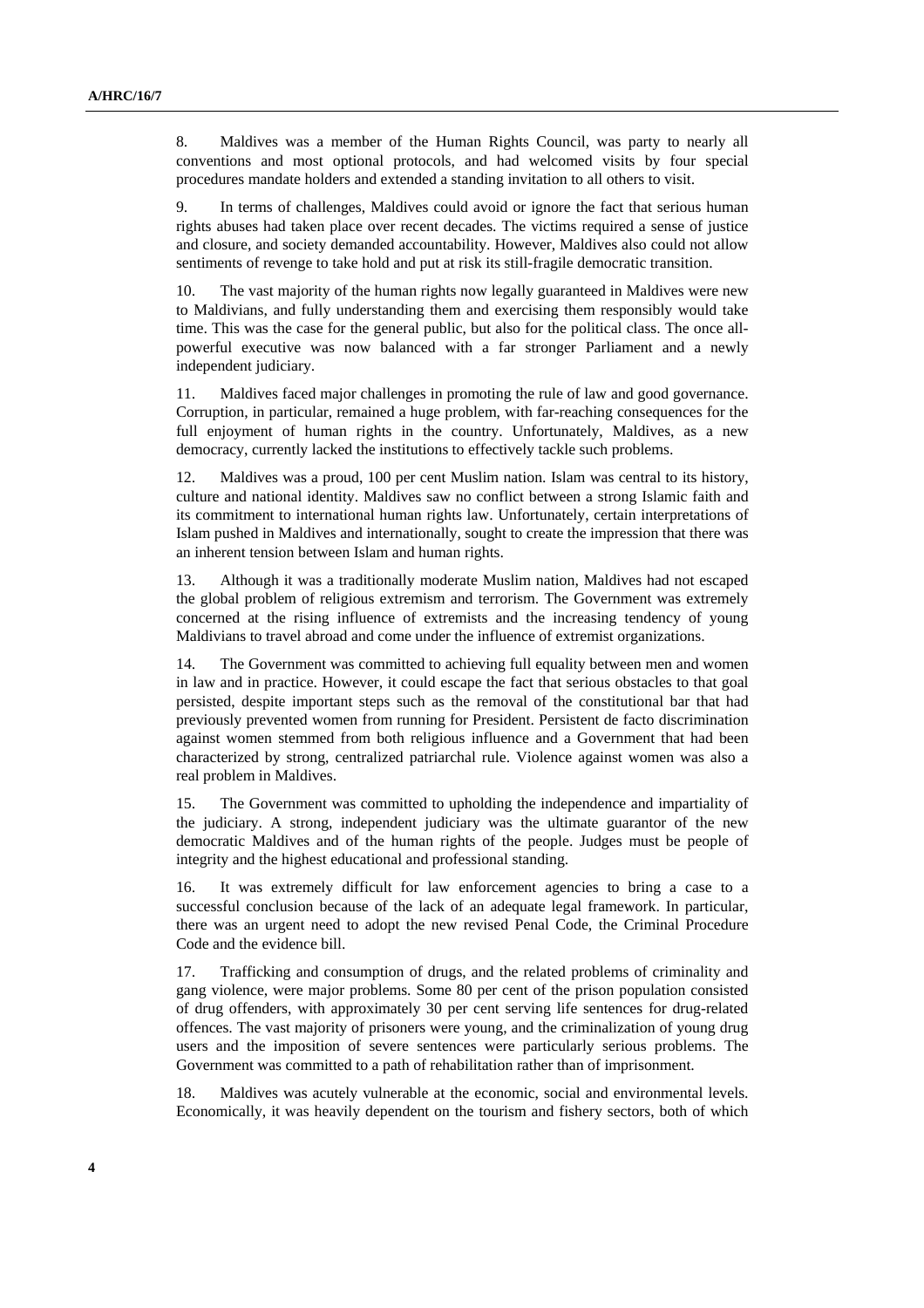were sensitive to fluctuations in international markets. The global financial crisis had therefore badly affected the Maldivian economy, exacerbating an already fragile fiscal situation and making it increasingly difficult to promote economic, social and cultural rights. Global warming represented an existential threat to Maldives and had already undermined a wide range of human rights.

19. Maldives was the first country to have convened, under a presidential mandate, a universal periodic review Standing Committee comprising government, civil society and the national Human Rights Commission. The Standing Committee was responsible for producing the national report and, importantly, would also be responsible for coordinating the implementation of recommendations.

20. Maldives was very proud of its national Human Rights Commission, which was one of the most active national institutions in Asia, expressing hope that the new Commission, recently sworn in, would be more forthright in addressing human rights issues. The Commission was fully compliant with the Paris Principles, with one exception: the rule stating that members of the Commission must be Muslim.

21. Government efforts against gender discrimination were guided by the National Gender Equality Policy, which took a twofold approach to the problem: gender mainstreaming in all areas, and strategic action on empowerment and advancement in specific sectors. In 2009, the Government had launched a Gender Mainstreaming Policy to ensure that all policies and programmes promoted gender equality. The Government was working on a specific women's rights bill that would guarantee the rights and obligations set out in the Convention on the Elimination of All Forms of Discrimination against Women.

22. Violence against women was a major problem, and its causes and consequences were deep and far-reaching. Maldives was in the process of adopting a new bill on domestic violence. It was working with the United Nations, the Inter-Parliamentary Union and others to ensure that the bill complied with the very highest international standards. Maldives had also taken steps to amend the courts' sentencing guidelines to provide more appropriate punishments for the perpetrators of sexual violence.

23. Trafficking was an emerging problem. Unfortunately, no official studies on the issue had been undertaken, and Maldives lacked the systems and procedures to deal with it. Steps were being taken to rectify that situation. For example, a new bill on trafficking in persons was being prepared with support from the Government of Australia, and a shelter for the victims of human trafficking was scheduled to be opened in Malé.

24. Gang-related violence was a major concern. The Government's response had been twofold: it was trying to tackle the drug trade through a combination of the vigorous prosecution of drug dealers and rehabilitation for drug users; and the Maldives Police Service, supported by a new Act on the prohibition of gang crimes, was launching more special operations to curb gang activity.

25. The Government had taken many steps to better protect the rights of children, including in the context of abuse. Sentencing guidelines for child sex cases had been significantly strengthened in line with the recommendations of the Committee on the Rights of the Child.

26. Maldives greatly valued the thousands of migrant workers who contributed to its economy. In principle, migrant workers enjoyed the same employment rights and protection as Maldivian workers; however, in practice this was not the case. The Government was working to improve that situation by making workers aware of their rights and by establishing a stronger legal framework. Maldives had yet to become party to the International Convention on the Protection of the Rights of All Migrant Workers and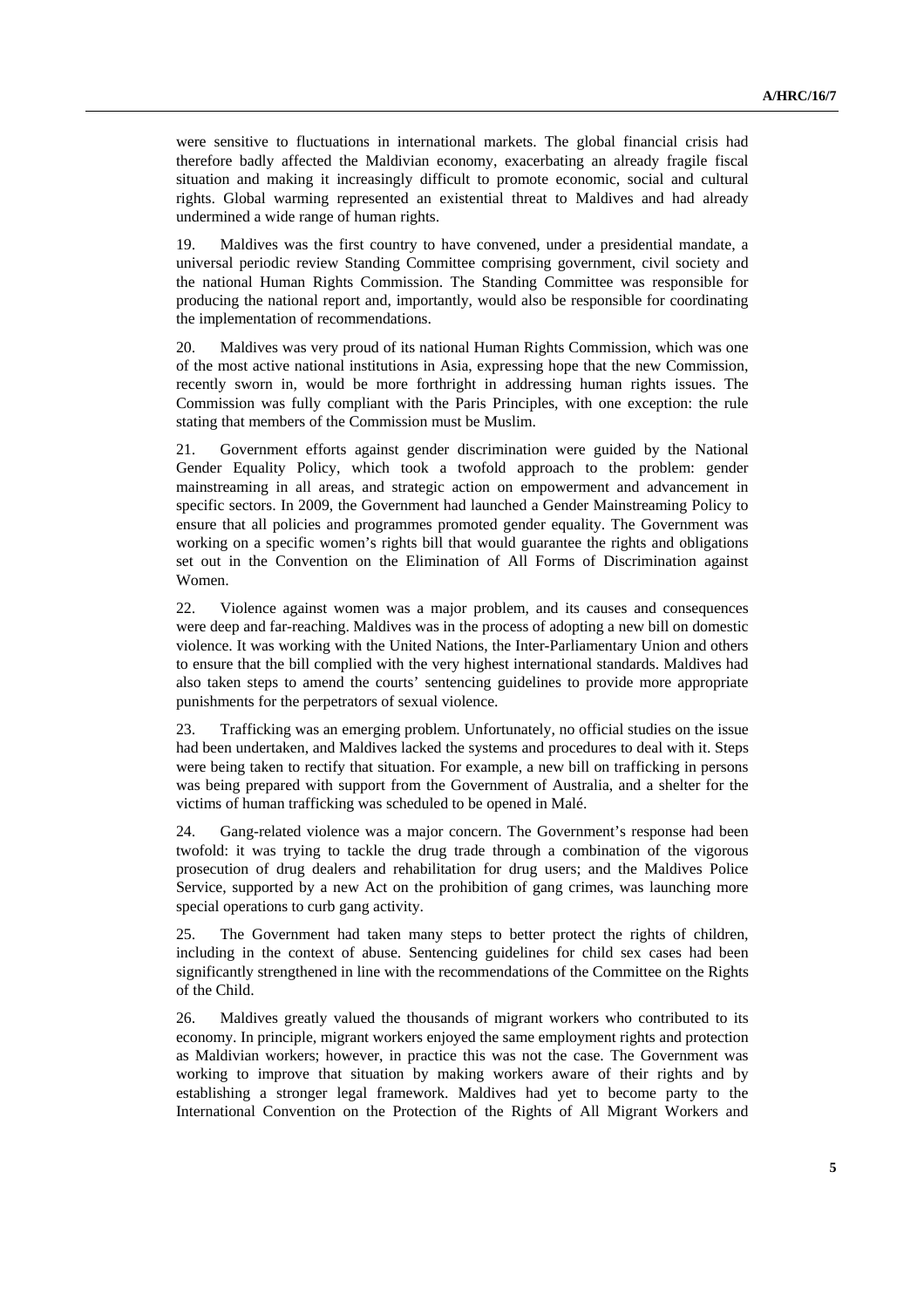Members of Their Families, although the Government was working to complete all the national formalities for accession.

27. Maldives stated that it did not have any current plans to accede to the Second Optional Protocol to the International Covenant on Civil and Political Rights, on the death penalty, while noting that it had a long-standing moratorium on that penalty.

28. Maldives was committed to ratifying the eight core conventions of the International Labour Organization (ILO) as soon as possible. Since joining ILO in May last year, it had worked closely with the ILO secretariat to strengthen social protection and to prepare the ground for ratification.

29. Maldivian law did not provide for freedom of religion, although in practice foreigners were allowed to practice religions other than Islam in private.

30. Maldives maintained a reservation to article 18 of the International Covenant on Civil and Political Rights, and there were no plans to withdraw it. There was strong public support for Maldives being, and remaining, a 100 per cent Muslim country. Indeed, the advent of democracy, with greater freedom of expression and the diluting of central control over cultural matters, had intensified moves away from freedom of religion. This was evident in the new draft regulations on religious unity and a private member's bill in Parliament on banning non-Muslim places of worship.

31. Maldives, a country with a long and tragic history of torture and other cruel, inhuman and degrading treatment, was one of the original 20 States parties to the Optional Protocol to the Convention against Torture; the first country in Asia to ratify, and one of the first countries to establish, a national preventive mechanism; and one of the first countries to receive the Subcommittee on the Prevention of Torture.

32. Those international efforts had been translated into real on-the-ground progress. Maldives' national preventive mechanism was one of the most active in the world, and a new prison and parole bill, which was expected to be submitted shortly, would completely modernize and rationalize Maldives' detention system, placing a much higher emphasis on rehabilitation and providing for the implementation of a large number of the recommendations made by the Subcommittee after its visit late in 2007.

33. While there were no plans to abolish flogging, the Government was concerned that the punishment was applied in a discriminatory manner, with women far more likely to be flogged than men. The Government was willing to consider ways to address the issue, including the possibility of a moratorium, and intended to consult with Parliament on it.

34. There were no plans in Maldives to promote gay, lesbian, bisexual and transgender rights.

35. Nearly all the recommendations issued by the Special Rapporteur on the independence of judges and lawyers had been implemented. One area identified by the Special Rapporteur that remained a serious concern was the level of training and qualification of judges. This was difficult for the Government to address without encroaching on the independence of the Bar.

#### **B. Interactive dialogue and responses by the State under review**

36. Algeria indicated that it had closely followed Maldives' transition to democracy and its progress in that regard. It welcomed recent cooperation between Maldives and human rights mechanisms, and expressed appreciation for the country's efforts to achieve Millennium Development Goals, as well as the improvement in social indicators, notably in public health. Algeria noted that Maldives had continued to intensify efforts to lessen the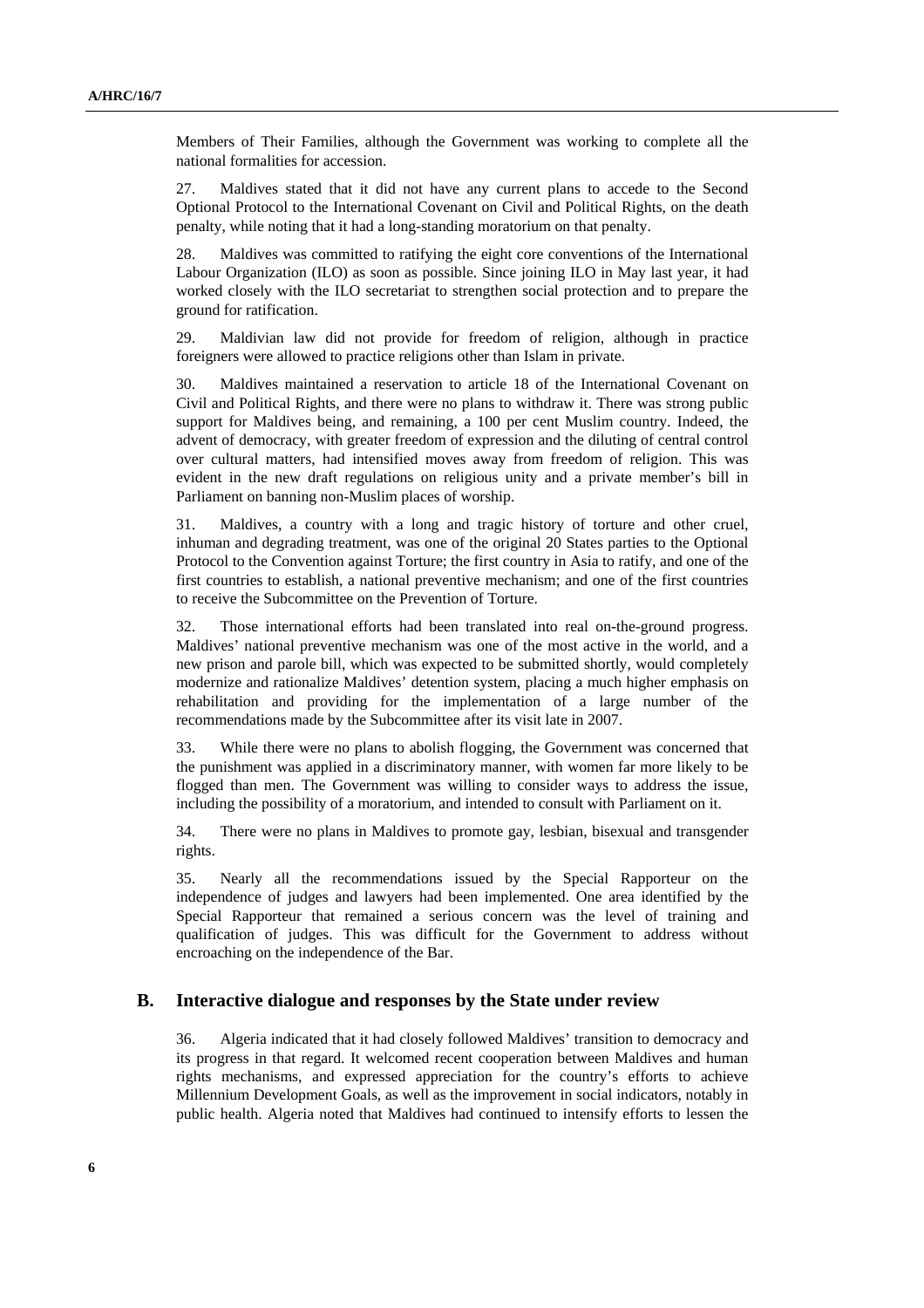impact of the consequences of its great vulnerability to environmental factors. Algeria made recommendations.

37. Austria commended Maldives for the exemplary democratic transition begun in 2008 with the enactment of a new Constitution and the holding of the first democratic and multiparty elections. Austria also recognized efforts and dedication with regard to judicial reform. It expressed appreciation for Maldives' constructive participation in the work of the Human Rights Council and special procedures. Austria made recommendations.

38. Mexico congratulated Maldives on its transition to democracy and noted efforts to strengthen legal protection and measures to prevent torture and other ill treatment. It asked what technical assistance Maldives needed from the international community in order to develop its capacity to address cases involving the sexual abuse of women and children. Mexico made recommendations.

39. India noted the socio-economic progress in the country. It requested Maldives to share information about the causes of the high unemployment and drug addiction and steps taken in that regard. It also requested the country to share details about assistance required in the areas of judicial and prison reform. It referred to the threat posed to Maldives by climate change. India made a recommendation.

40. The United Arab Emirates noted considerable progress made and measures taken to protect the right to health, including the prevention of disease, and particularly Millennium Development Goals 4 and 5. It welcomed plans that had made it possible to eradicate certain epidemics such as polio and malaria. It asked for additional information concerning the cooperation between the World Health Organization (WHO) and Maldives.

41. Indonesia noted Maldives' democratic reforms and that poverty was a major obstacle to the fulfilment of human rights. It acknowledged the impact of climate change on the enjoyment of a wide range of human rights. It commended Maldives for improvements made in connection with the right to health. Indonesia made recommendations.

42. Malaysia recognized the challenges faced by Maldives and noted with appreciation that it would soon shed its least developed country status. It noted that the Maldivian legal system was a mixture of Shariah and English civil and common law traditions, and requested Maldives to share best practices in ensuring the rule of law in a hybrid system. It made recommendations.

43. Finland welcomed Maldives' decision to declare housing as one of its five priorities. It asked whether human rights were taken into account in the country's climate change adaptation and post-disaster reconstruction processes. It also asked what measures were planned to improve housing affordability in the light of the fact that internal migration had led to overcrowding in the capital. Finland made recommendations.

44. Morocco referred to the impact of climate change on the enjoyment of human rights. It noted the progress made in the areas of freedom of expression and women's rights. It encouraged Maldives to follow practices of other Muslim countries in the area of freedom of religion and belief. Morocco made recommendations.

45. Azerbaijan indicated its awareness of Maldives' vulnerability to climate change and the negative impact that it could have on human rights. It noted with appreciation that the Maldives would soon graduate from the list of least developed countries. It asked whether Maldives was considering ratifying the Palermo Protocol. Azerbaijan made recommendations.

46. Sri Lanka commended Maldives for the withdrawal of its reservation to article 7 of the Convention on the Elimination of All Forms of Discrimination against Women and welcomed the active review of the reservations under the International Covenant on Civil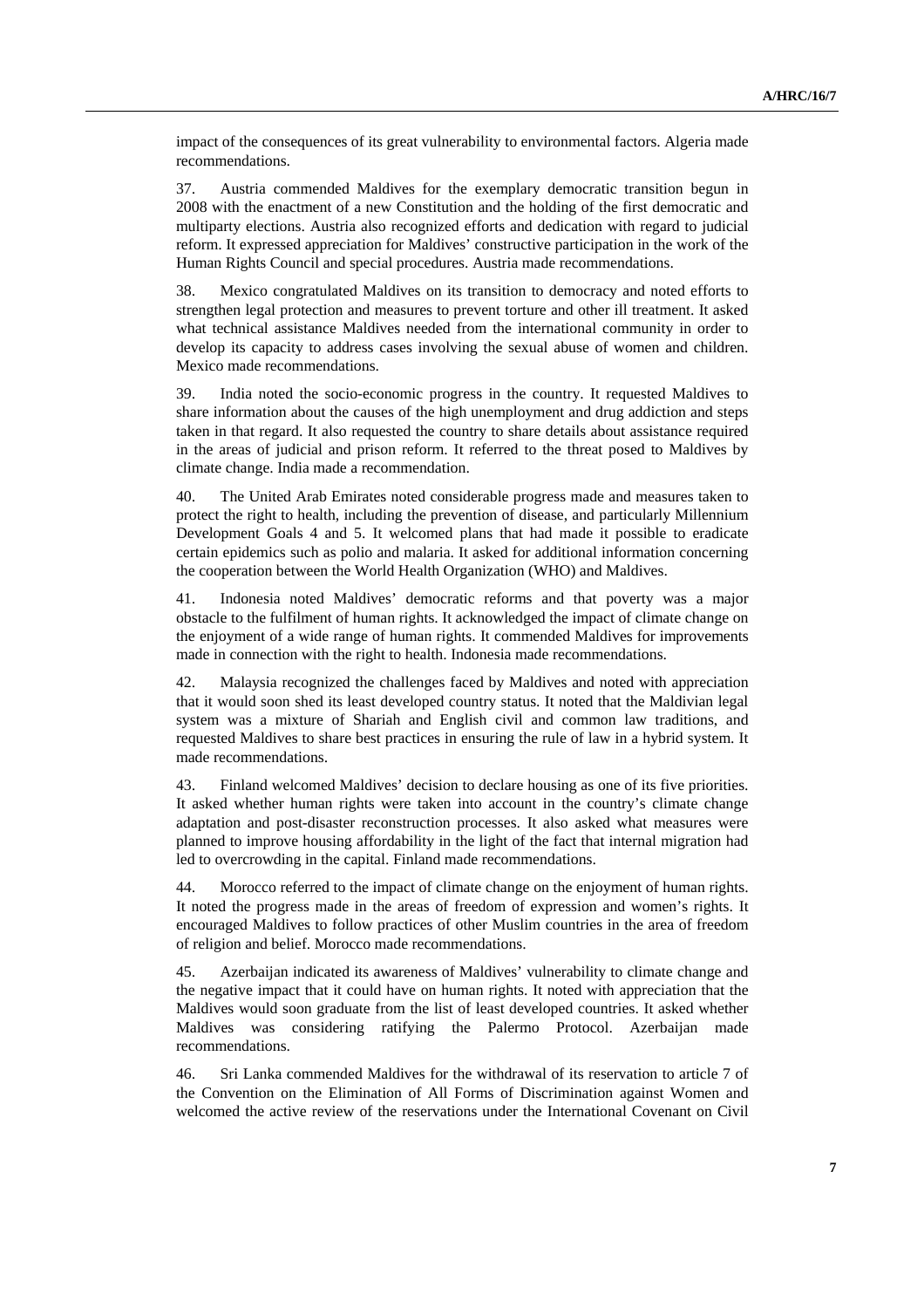and Political Rights and the Convention on the Rights of the Child. It congratulated Maldives on becoming a member of ILO and noted the process of becoming a party to the International Convention on the Protection of the Rights of All Migrant Workers and Members of Their Families. Sri Lanka also recognized the progress made in combating narcotics trafficking and consumption. Sri Lanka made a recommendation.

47. Cuba congratulated Maldives on the achievement of Millennium Development Goals 4 and 5. It also referred to progress made in the areas of infant mortality and life expectancy, health care and vulnerable groups. Cuba made recommendations.

48. Qatar noted that the national report addressed many of the achievements, challenges and difficulties faced by Maldives in the field of human rights. Qatar noted with satisfaction the democratic transformation since the adoption of the 2008 Constitution, which enshrined fundamental rights and freedoms. Qatar made recommendations.

49. Maldives stated that housing, particularly in Malé, was one of the greatest challenges facing it. In addition, one of the Government's key pledges was to ensure affordable housing in the capital. A number of programmes had been launched to make Malé less congested and to provide better housing, including some social housing. The Government aimed to reduce rents in the capital to an affordable level through a mix of subsidies for poor families. It was also encouraging investments in the atolls so that urban congestion could be reduced. Thus, the Government was trying to decentralize development very vigorously.

50. The issue of climate change and human rights was a very difficult and important one for Maldives. A number of communities were facing severe beach erosion, and many were facing physical dangers. The Government planned to ensure shore protection so that communities on those islands could be protected from encroachments of the sea. The Government was also investing in other utilities, such as water, so that environmental deterioration would not affect the enjoyment of human rights. No consideration was being given to any forced transfer of the population to other islands.

51. Maldives had been able to make good progress in the health sector, working with WHO and the donor community. It had been able to reach out to all communities in the country through multiple-tier networks of health-care providers, from family health workers to central-level medical facilities.

52. The new 2008 Constitution had heralded a new legal system for the country, with a modern charter of rights and a new configuration for the judiciary. Efforts had been made by the Government to create an independent judiciary. It had established a permanent bench of the Supreme Court under the new Constitution. In addition, the enactment of the Judges Act and the Judicature Act was aimed at making the judiciary more professional and accountable.

53. Maldives had embarked on a new reform agenda, and the entire structure of the legal system was being reviewed and revised. Until 2010, there had been no criminal procedure or civil procedure codes. The judiciary and the legal system had been functioning in an ad hoc manner, relying on Shariah jurisprudence to a great extent. The delegation noted that the Government had initiated a programme of legislative reforms, and that the legislative agenda prioritized the formulation of a criminal procedure code that would give effect to proper legal reforms whereby the criminal legal system would be up to date and provide remedies and procedural matters that were contemporary and accepted as standards in modern constitutions. Those legislative measures would come into effect with a view to enhancing and integrating both Shariah and common law principles into the formal legal system.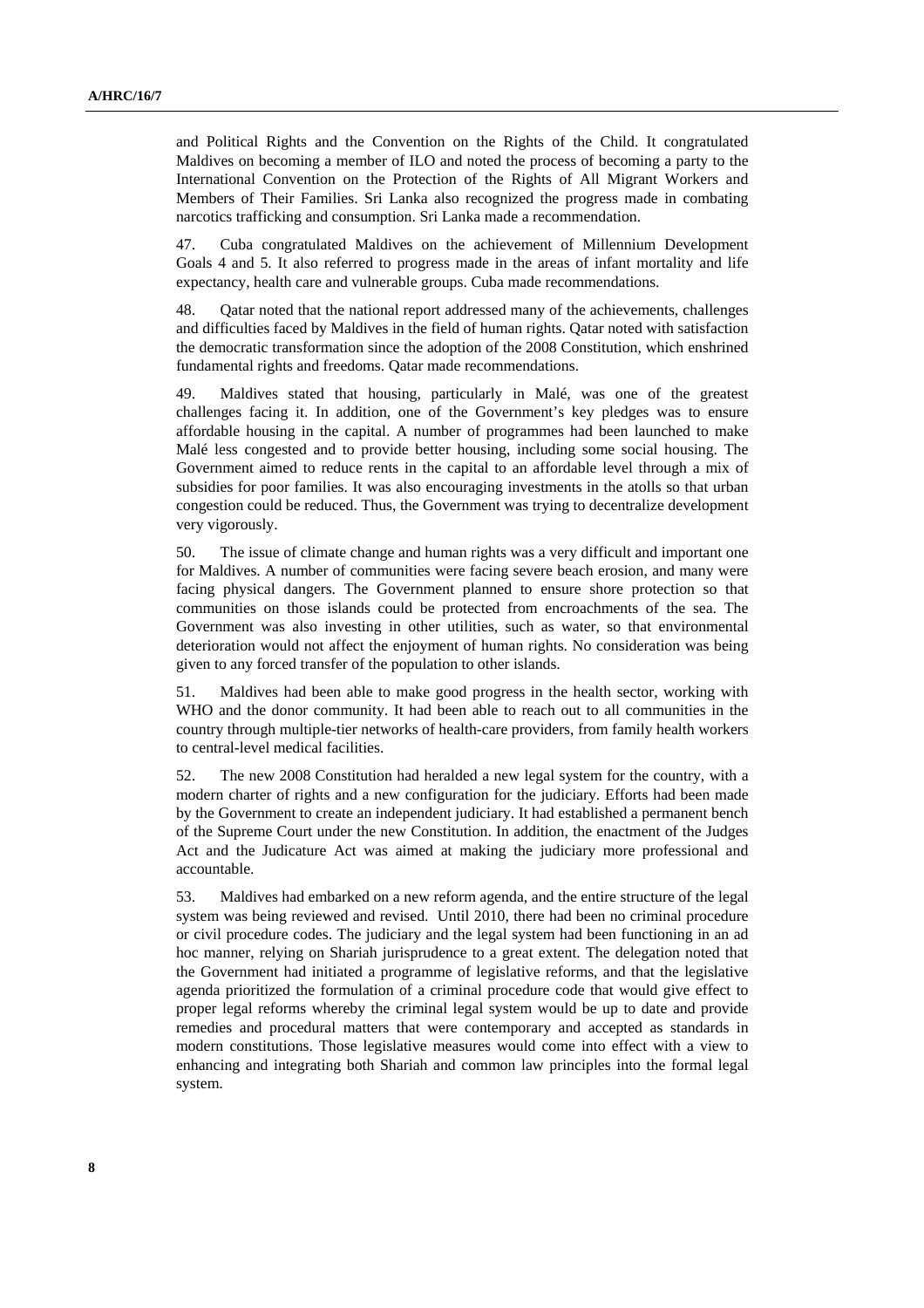54. Canada welcomed significant progress made by the Maldives in the protection of human rights and implementation of governance reforms since the country's 2008 election. While welcoming efforts to address gender equality and congratulating the Government for its efforts to promote human rights internationally, particularly human rights and climate change, Canada expressed the belief that more efforts should be dedicated to promoting and protecting freedom of religion and belief and to putting an end to such practices as flogging, and requested information about how that could be achieved. Canada made recommendations.

55. The Netherlands referred to the challenges remaining in the area of justice, and expressed concern at reports of a high incidence of child abuse. It referred to the issue of discrimination and violence against women and girls. The Netherlands made recommendations.

56. Germany asked whether Maldives intended to follow up on the recommendation of the Committee on the Rights of the Child regarding discrimination in law faced by children born out of wedlock and the issue of birth registration. It also asked whether Maldives was considering ratifying the 1951 Convention relating to the Status of Refugees and the 1967 Optional Protocol thereto. Germany made a recommendation.

57. The Libyan Arab Jamahiriya expressed appreciation for efforts to improve the standard of living and to provide health care and social services for all. It welcomed the efforts to address discrimination against women. It expressed the hope that Maldives would request cooperation with States responsible for the major part of greenhouse emissions. It made a recommendation.

58. Bangladesh noted the considerable progress made in poverty reduction, education and health, although the national report acknowledged that women had faced discrimination. It also noted that a large portion of the population was susceptible to external shocks and that many challenges were faced by the country owing to climate change, which had resulted in responsibilities for the international community. Bangladesh made recommendations.

59. Hungary noted with satisfaction the new Constitution and the transparent conduct of the multi-candidate elections. It referred to migrant workers' rights and to Maldives' reservations to the International Covenant on Civil and Political Rights. It requested information regarding the future implementation of universal periodic review recommendations, particularly with regard to the inclusion of civil society in the process. Hungary made recommendations.

60. Brazil commended Maldives for the achievement of Millennium Development Goals 4 and 5. It expressed concern at discrimination and violence against women, impunity for torture, the marginalization of persons with disabilities, the lack of child protection mechanisms, and the absence of freedom of religion or belief. It also asked what measures were being considered to prevent discrimination based on religion. Brazil made recommendations.

61. Slovakia valued Maldives' commitment to children's rights and praised the new gender mainstreaming policy. It noted that the Special Rapporteurs on freedom of expression and freedom of religion or belief had observed that the new Constitution granted citizenship only to Muslims. It also noted limitations on the right of migrant workers and foreigners to manifest their religious beliefs. Slovakia made recommendations.

62. The United Kingdom of Great Britain and Northern Ireland applauded the commitment to accede to the Rome Statute and encouraged Maldives to curb the growth of radicalization while maintaining the right to freedom of belief. It expressed concern, and asked a question about persons beloning to potentially vulnerable groups. It underlined the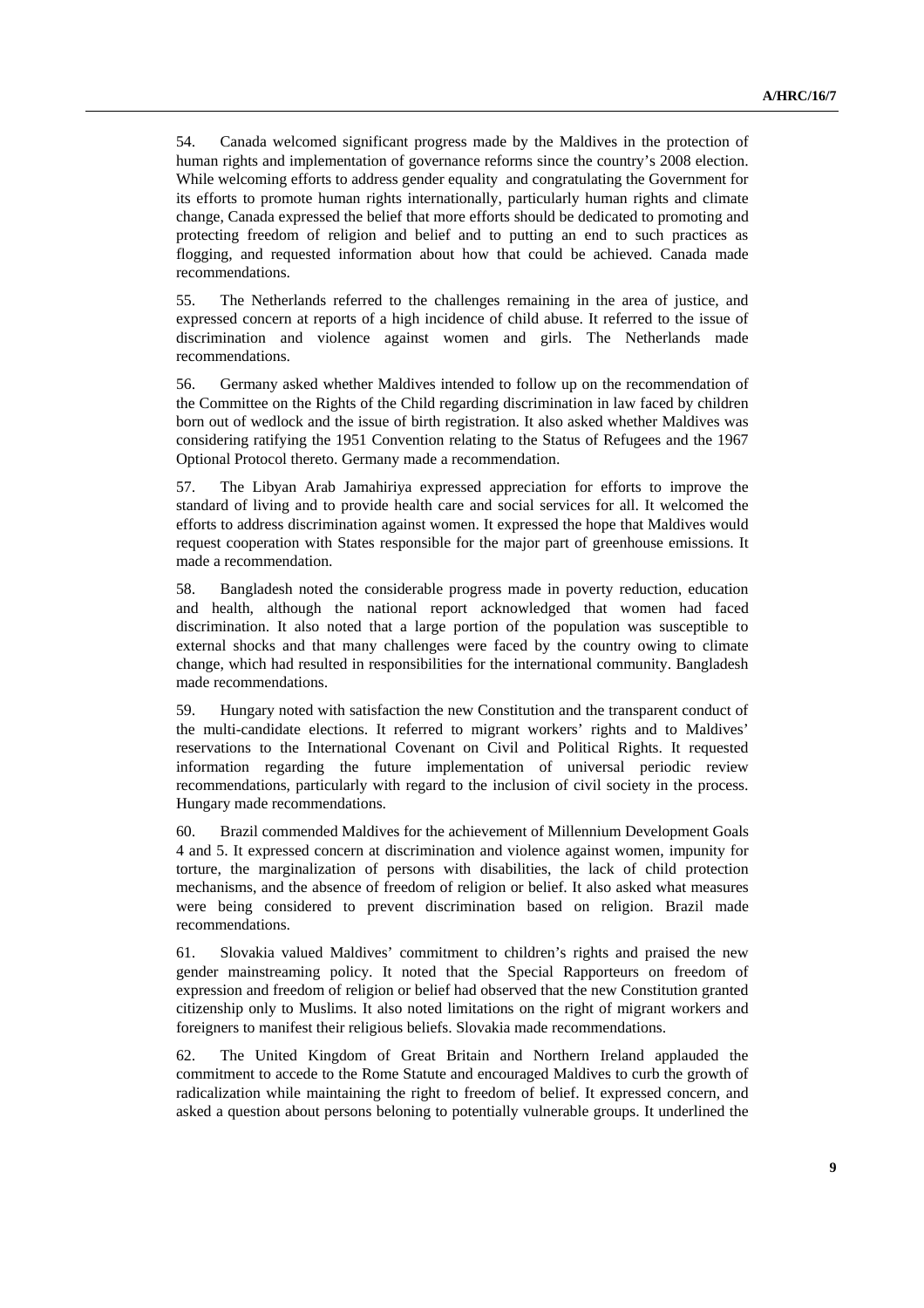challenges posed by the lack of trained personnel in the legal and judicial system, and inquired about plans to reform the legal and judicial system. It made recommendations.

63. Australia welcomed the new Constitution and commended the Government for having drawn the attention of the Human Rights Council to the issue of climate change. It urged Maldives to guarantee freedom of religion. Australia made recommendations.

64. Spain congratulated Maldives for efforts to accede to international human rights conventions. Spain asked whether Maldives planned to review legislation to end limitations on freedom of religion and to reform provisions in the Constitution that prevented non-Muslims from acquiring nationality. It also asked whether Maldives planned to stop applying the provisions of Shariah law criminalizing apostasy. It made recommendations.

65. Turkey welcomed that the new Constitution provided for separation of powers and recognized the independence of judiciary, including the appointment of women judges. Turkey stated that the Constitution would enhance freedom of religion with a view to fighting extremism. Turkey observed the achievements made in education and the development of private media, and encouraged Maldives to reinforce freedom of expression. It also encouraged States to support Maldives in addressing the threat of climate change.

66. Maldives stated that the Government had been decisive in taking measures against domestic violence. Referring to the newly submitted domestic violence bill, Maldives noted that, despite its wide scope of application, the bill fell short of allowing for expert evidence from social workers and provided for a dual role for family protection authorities: to act as an agency working on individual cases and as a regulatory body. To remedy those shortfalls, the Government had provided its comments to the political parties that had submitted the bill, and was working with non-governmental organizations to obtain support for the comprehensive bill.

67. The Ministry of Home Affairs was the main agency for implementing the South Asian Association for Regional Cooperation protocol on trafficking in women and children. The Maldives police service was working with the United Nations Office on Drugs and Crime to establish information-sharing mechanisms in the region. The police service had established a sub-unit within the organized crimes division that addressed human smuggling using a comprehensive database. Moreover, the Department of Immigration was leading efforts to draft a new national law on anti-trafficking, with financial and technical expertise provided by the Government of Australia. Several important pieces of legislation were in the pipeline that would strengthen legal safeguards for women's rights. These included a sexual harassment bill, a draft evidence bill and a draft revised penal code.

68. While the Penal Code did not prescribe flogging as a punishment, it was administered under Shariah. The Government was looking at ways to ensure that such punishment was not applied to women in such a discriminatory manner, and it was considering a moratorium on the punishment pending national consultations, including an opinion from Parliament.

69. Various steps to promote equity, access and the rights of women, including the development of an action plan and positive statements addressing a range of such key concerns as health and well-being, violence and safety, decision-making relationships and economic security, had been taken at the national and community levels. The national equality policy was aimed at promoting substantive equality through gender mainstreaming in all areas and action on empowerment in specific sectors.

70. Work was under way to ratify the ILO Convention on discrimination in the workplace. Moreover, the Government had recently facilitated scholarships for girls and women. Media guidelines had been formulated on gender-based violence reporting. With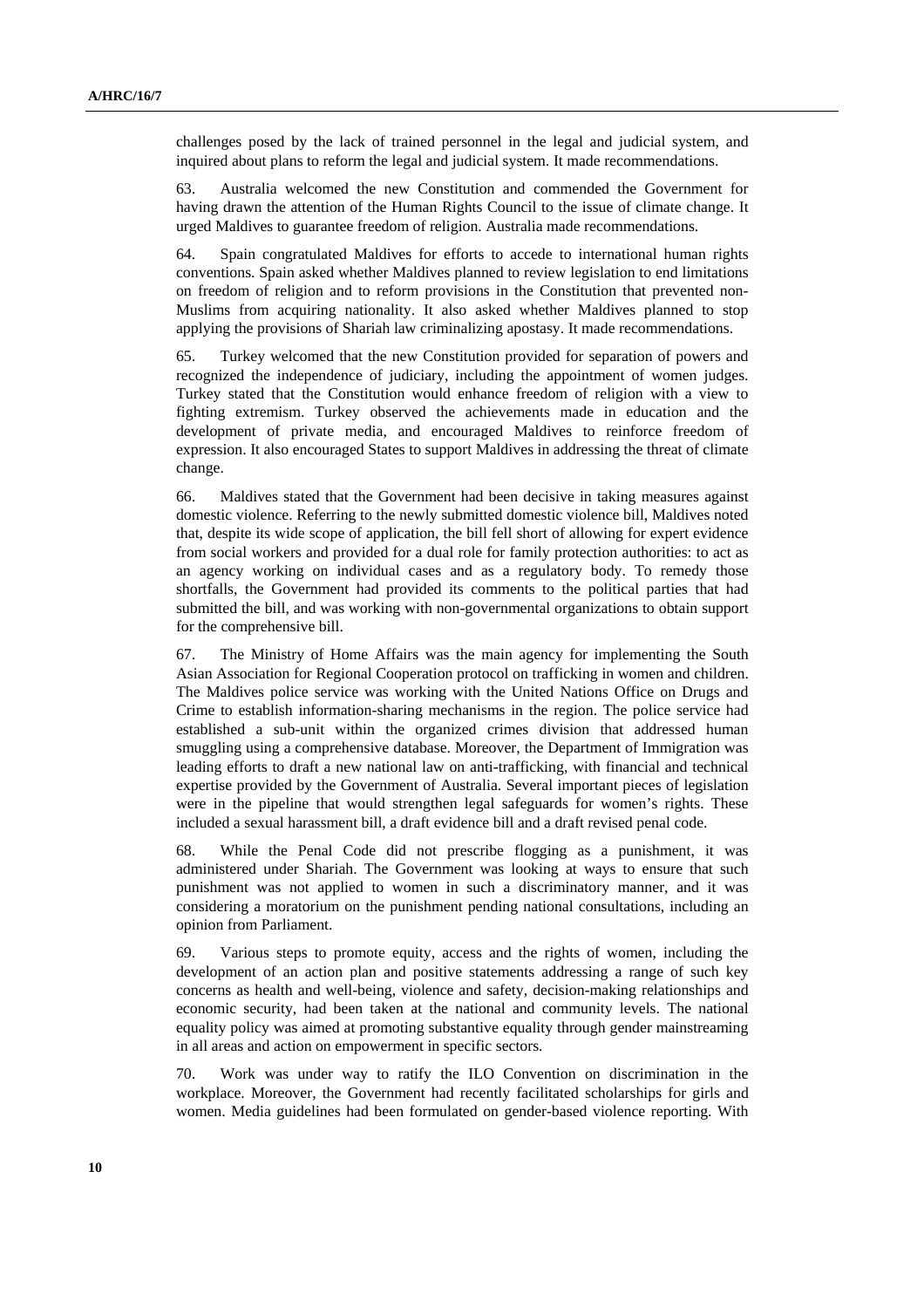respect to divorce, the delegation noted that the court had begun to recognize agreements between husbands and wives.

71. There were no religious minorities in Maldives that been discriminated against. For more than 800 years, Islam had been the only religion practiced in the country, and what was faced today was a result of that legacy. The Government had an obligation to ensure that the rights of non-Muslims in Maldives were protected, and a number of measures were being taken to ensure that non-Muslims – essentially migrant workers – were able to exercise their right to practice their beliefs in private.

72. Sweden asked whether Maldives could elaborate on measures being taken to ensure the enjoyment of freedom of religion or belief as enshrined in the Universal Declaration and the International Covenant on Civil and Political Rights. It also asked what measures were being taken to ensure non-discrimination and equal rights for citizens and other persons of different religious beliefs. In addition, it inquired about measures being taken to eliminate violence and discrimination against women. Sweden made recommendations.

73. New Zealand voiced concern about the lack of legislation to address violence against women and harassment in the workplace, and about the application of public flogging. It expressed appreciation for the country's openness regarding its judicial problems and welcomed the establishment of the Human Rights Commission. New Zealand made recommendations.

74. Argentina asked about measures taken to eliminate discrimination against children born out of wedlock and persons with disabilities in accordance with the recommendations of the Committee on the Rights of the Child. In that connection, it asked whether Maldives had criminalized in the Criminal Code the sale of children and child prostitution and pornography. Argentina made recommendations.

75. Chile referred to the new Constitution and congratulated Maldives on its recent ratification of the Convention on the Rights of Persons with Disabilities and its accession to ILO. Chile expressed support for initiatives on climate change. It made recommendations.

76. France noted with appreciation the existence in Maldives of a moratorium on the death penalty since 1952 and asked what obstacles to the abolition of the death penalty existed. It also lauded the progress made on freedom of expression. Noting that Maldives was party to the Convention against Torture, it wondered about sentences of flogging often pronounced against women. France made recommendations.

77. Palestine noted existing challenges regarding children and discrimination against women. It acknowledged the efforts made to promote human rights through prison reform through the country's agreement with the International Committee of the Red Cross, and the increase in resources to address child sexual abuse. Palestine noted the accession to the Optional Protocols to the International Covenant on Civil and Political Rights, the Convention on the Elimination of All Forms of Discrimination against Women and the Convention on the Rights of the Child, and the achievement of Millennium Development Goals 4 and 5. Palestine made recommendations.

78. Norway expressed appreciation for Maldives' willingness to work with the international community on human rights. It also raised the issues of freedom of religion and belief, the situation of women, and vulnerable groups such as migrant workers, lesbian, gay, bisexual and transgender persons and children. Norway made recommendations.

79. Slovenia asked whether the Maldives was considering reviewing its legislation to ensure that all barriers to gender equality at the legislative and constitutional levels were abolished. Slovenia also asked whether Maldives had already considered withdrawing its reservation to article 18 of the International Covenant on Civil and Political Rights. Slovenia made recommendations.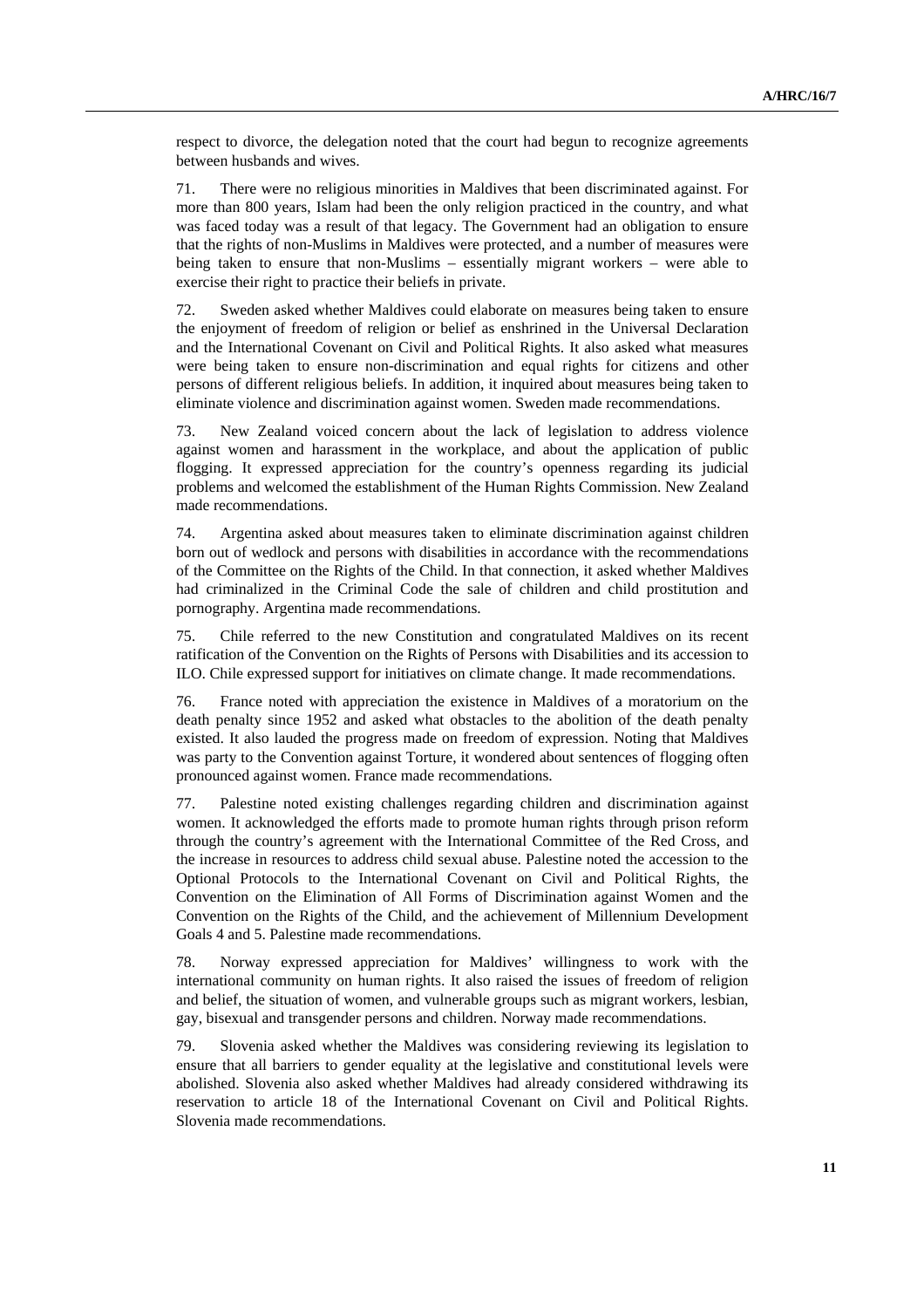80. Bahrain acknowledged the accession of Maldives to many international treaties, including the International Covenant on Civil and Political Rights, the International Covenant on Economic, Social and Cultural Rights, the International Convention on the Elimination of All Forms of Racial Discrimination, the Convention against Torture, and the Convention on the Rights of the Child. It noted the recommendation of the Committee on the Rights of the Child that Maldives ratify the Protocol to Prevent, Suppress and Punish Trafficking in Persons, Especially Women and Children. Bahrain requested further information about steps taken to implement that recommendation.

81. Japan noted positively recent legislation and measures to protect women, children, the elderly and the disabled. Japan welcomed the expansion of freedom of expression and commended Maldives' accession to ILO in 2009. However, Japan regretted the incidents involving the arrest of two opposition legislators, expressing the hope that the Government and the opposition would reconcile their differences in a lawful manner. Japan made a recommendation.

82. Bhutan expressed appreciation for Maldives' peaceful transition to democracy in 2008 and its continuous efforts in the Human Rights Council on the issues of human rights and climate change. Bhutan noted that gender discrimination and violence still existed, while welcoming the drafting of the domestic violence bill. Bhutan commended Maldives for having provided free education from the pre-primary to the secondary school level, especially for girls. Bhutan made recommendations.

83. Nepal congratulated the people of Maldives on the peaceful democratic transformation of two years ago. Nepal noted efforts for the empowerment of women and the well-being of persons with disabilities, senior citizens and migrant workers, as well as Maldives' active role in the Human Rights Council, including with regard to climate change.

84. Ghana congratulated Maldives on the adoption of policies to promote human rights, such as the mandatory human rights training for new police personnel and the mainstreaming of gender equality across all policy areas. Ghana noted that the Constitution and legislation prohibited the public practice of religions other than Islam, and that citizenship was granted only to Muslims. Ghana noted the extreme dispersal of the population, combined with slow sea transportation, and welcomed the process of decentralization. Ghana made recommendations.

85. Chad noted the major challenges faced by Maldives, particularly as a result of climate change. It noted that the national report had been the result of broad consultations. It also noted with appreciation specific measures adopted to improve the situation of women, the disabled and the elderly. Chad made a recommendation.

86. Maldives stated that, in an effort to consolidate democracy, the Government was working to remove corruption from all Government institutions, and that it had embarked on the process. Parliamentary immunity did not extend to criminal offences outside the jurisdiction of Parliament. The police investigated allegations of corruption in Parliament. Arrests of parliamentarians had been made, and proceedings were still ongoing. Due process had been closely followed in the process.

87. The 2008 Constitution applied to all persons, not only citizens. All persons residing in Maldives were entitled to the protection provided by the charter of rights under the Constitution.

88. Progress in freedom of expression had been made. In Maldives, the media community, reflecting a broad spectrum of political and social views, thrived. In 2010, the bill establishing the Maldives broadcasting cooperation had been enacted. The bill of freedom of information had been resubmitted in 2008. Regarding reports that a journalist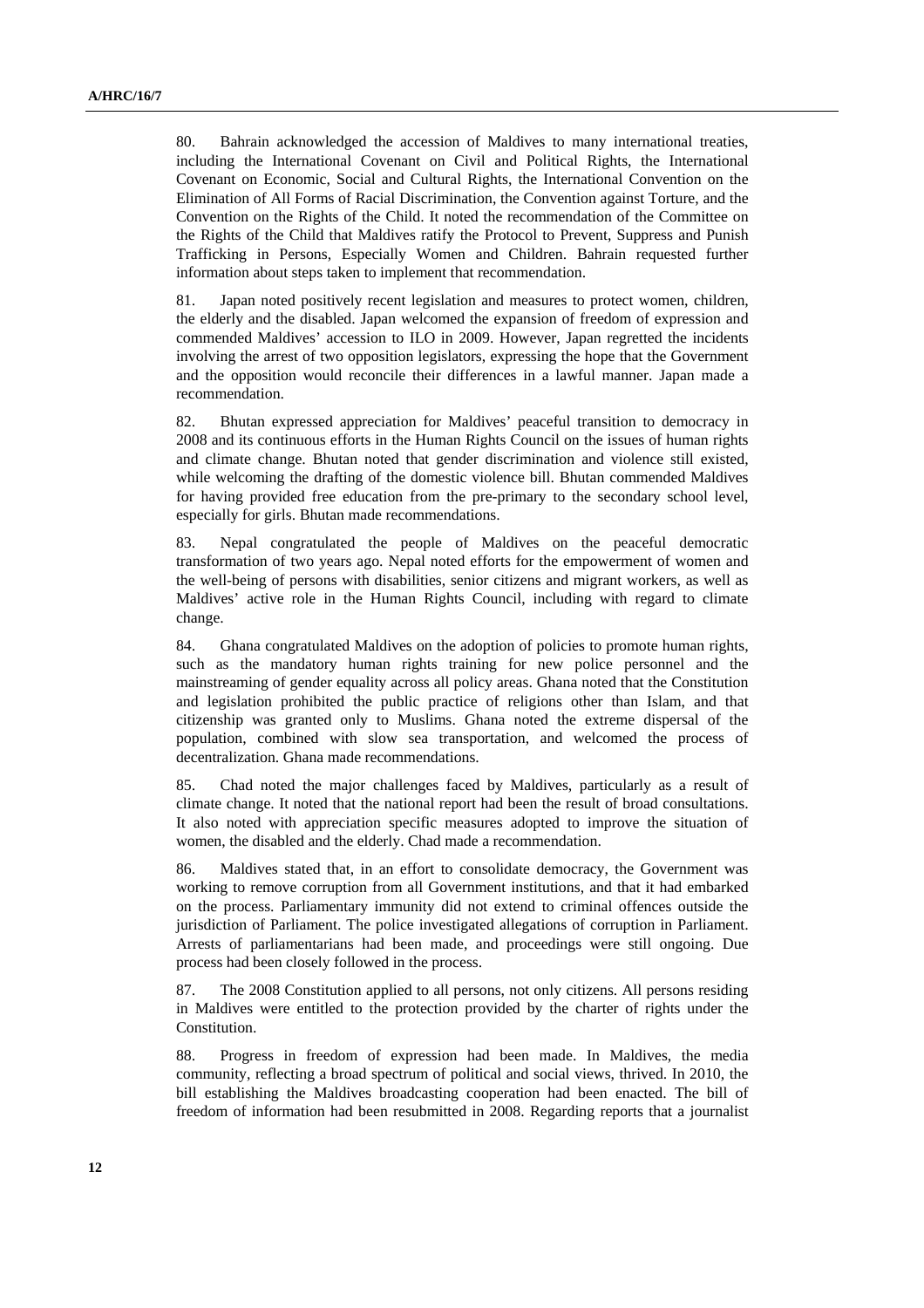had been caught up in demonstrations, the delegation confirmed that no journalist had been arrested.

89. There was no legislation in Maldives protecting the rights of lesbian, gay, bisexual and transgender persons. Nevertheless, there had been little or no intolerance of or discrimination against such persons in Maldivian society, certainly not at the institutional level. Lesbian, gay, bisexual and transgender persons were a vulnerable group, but so far they had not been marginalized. The Government was, however, concerned about demands from radical religious groups that the State actively discriminated against such persons.

90. The United States expressed concern that the Constitution did not provide for religious freedom and that citizenship was granted only to Muslims. It commended Maldives for enacting the new Employment Act in consultation with ILO. It also commended Maldives for removing the constitutional bar preventing women from running for high political office. It made recommendations.

91. Nigeria commended Maldives for the progress made in achieving democratic governance. It welcomed Maldives' ratification of human rights instruments and its open invitation to the special procedures. However, Nigeria noted the existence of challenges and the need to address key issues such as democratic consolidation, corruption, religious extremism and terrorism. Nigeria made a recommendation.

92. Bosnia and Herzegovina commended the new Constitution, the ratification of ILO fundamental conventions, the accession to the Optional Protocol to the Convention against Torture, and the issuance of the standing invitation to all thematic special procedures. It requested further information about the role of civil society in the preparation of the national report. Bosnia and Herzegovina made recommendations.

93. Trinidad and Tobago noted with satisfaction the framework put in place aimed at consolidating democracy and gains made by Maldives in poverty eradication, education and health care. It applauded Maldives for its international leadership on climate change, noting the implications that it would have for the human rights of the Maldivian people. It made a recommendation.

94. Timor-Leste expressed appreciation for the broad consultations in the preparation of the national report and commended Maldives for the progress and achievements in human rights. It noted the issue of violence against women and children as stated in paragraphs 57 and 62 of the national report, and the lack of recognition of children born out of wedlock. Timor-Leste made a recommendation.

95. The Philippines asked how Maldives wished to see the Human Rights Council and OHCHR further develop the link between human rights and climate change. It also asked about measures being taken to address the challenges relating to migrant workers' rights, including with regard to those of irregular status. Further, it requested information about additional measures being taken to combat gender-based discrimination. The Philippines made recommendations.

96. Jamaica noted that Maldives was party to several major international human rights instruments and was reviewing reservations to some of these in view of changes introduced in the new Constitution. It also commended Maldives for achieving Millennium Development Goals on child mortality, improving maternal health and attaining universal access to free primary and secondary education. It made a recommendation.

97. Ecuador commended Maldives' initiatives with regard to the rights of vulnerable groups, particularly women, children and persons with disabilities. It acknowledged Maldives' reforms in the area of justice and called for the country to consider the penitentiary situation as among its priorities. Ecuador made recommendations.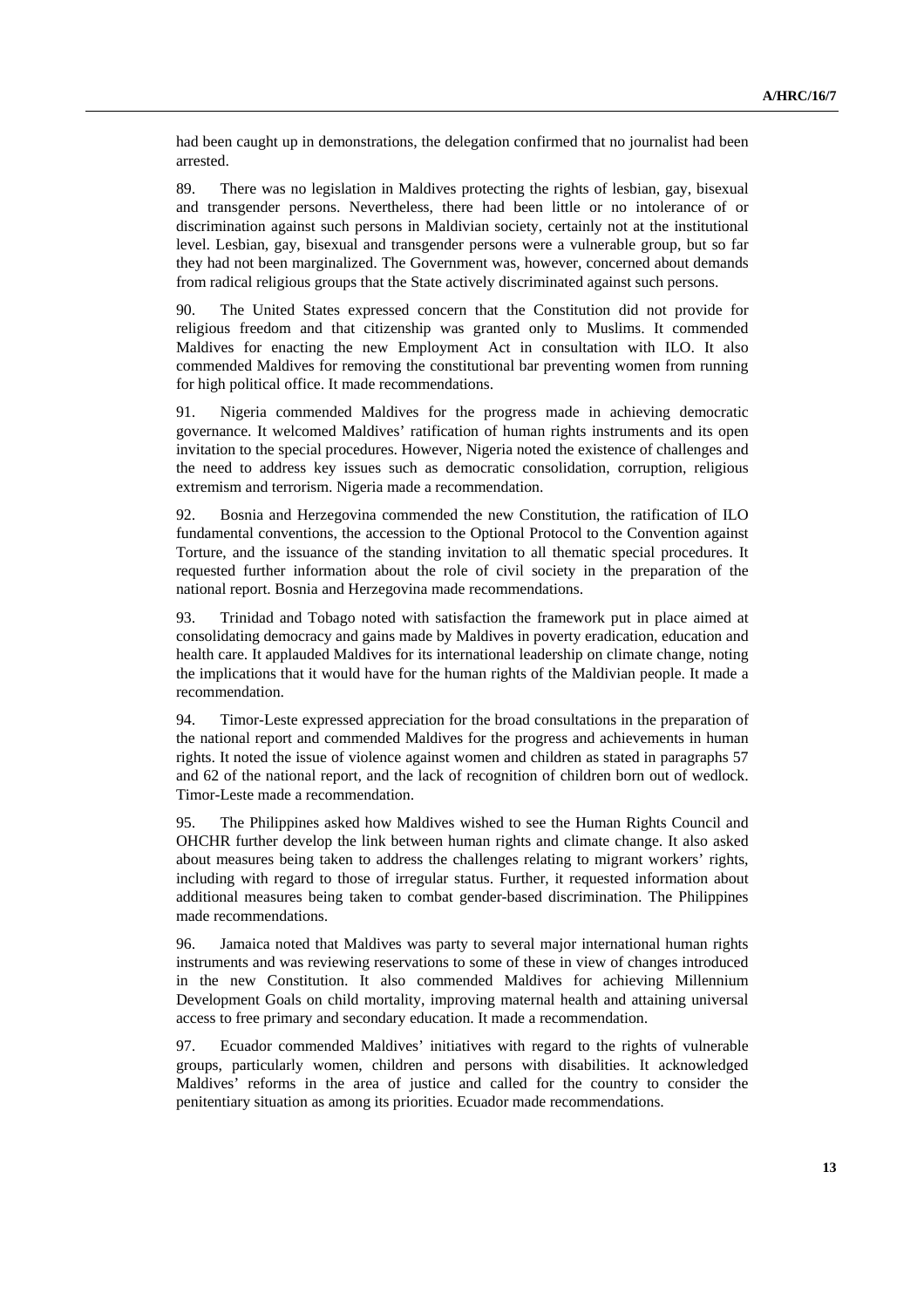98. Saudi Arabia noted the creation of an independent human rights commission in conformity with 2008 constitution. It also noted with appreciation the accession to the International Covenant on Civil and Political Rights, the International Covenant on Economic, Social and Cultural Rights, the Convention on the Elimination of All Forms of Discrimination against Women, and the Convention against Torture. It praised the efforts made in the education sector by making it free and compulsory. It noted that encouragement to the private sector had proved that Maldives recognized education as a human right. It made a recommendation.

99. Mauritius noted with interest that Maldives had been in the forefront calling for special recognition of the vulnerabilities of small island developing States to challenges such as climate change and natural disasters. It also appreciated the steps taken to withdraw reservations to the International Covenant on Civil and Political Rights. Noting challenges faced by Maldives, Mauritius called on the international community to provide required assistance to enable it to better uphold human rights.

#### **II. Conclusions and/or recommendations**

100. **The following recommendations will be examined by Maldives, which will**  provide responses in due course, but no later than the 16<sup>th</sup> session of the Human **Rights Council, in March 2011. The response of Maldives to these recommendations will be included in the outcome report adopted by the Council at its 16th session, in March 2011:**

100.1. **Consider acceding to ICRMW (Bosnia and Herzegovina);** 

100.2. **Accelerate the process of the ratification of ICRMW (Algeria);** 

100.3. **Consider the ratification of ICRMW and the Protocol to prevent, suppress and punish trafficking in persons, especially women and children (Philippines);** 

100.4. **Ratify promptly the Optional Protocol to ICESCR and the Optional Protocol to CRPD (Spain);** 

100.5. **Sign and/or ratify the Second Optional Protocol to ICCPR; the Optional Protocol to ICESR; ICRMW; the Optional Protocol to CRPD; and the International Convention for the Protection of All Persons from Enforced Disappearance (Argentina);** 

100.6. **Accede to the Second Optional Protocol to ICCPR, prohibiting the death penalty in all circumstances (France);** 

100.7. **Ratify ICRMW, taking into account national consultations held in this connection (Mexico);** 

100.8. **Ratify ICRMW in order to enhance the full enjoyment of human rights (Palestine);** 

100.9. **Ratify ICRMW, ensuring that the rights to freedom of religion or belief of all migrant workers and members of their families are respected, inter alia (Ecuador);** 

100.10. **Consider ratifying ILO core conventions, the 1951 Refugee Convention and the 1967 Protocol thereto, and the Protocol to prevent, suppress and punish trafficking in persons, especially women and children (Brazil);**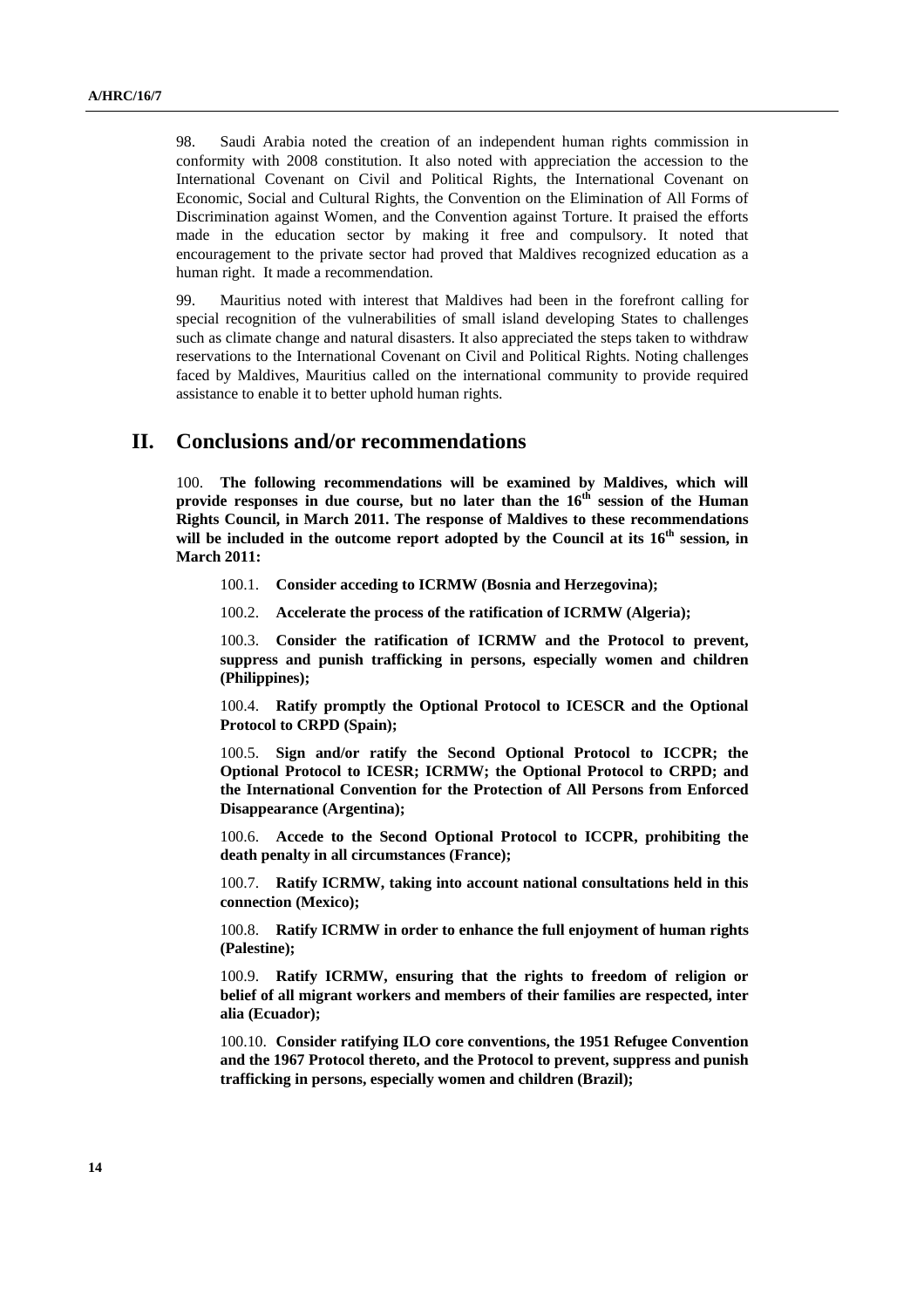100.11. **Accede to the Rome Statute of the International Criminal Court and to the 1951 Refugee Convention and the 1967 Protocol thereto (Ecuador);** 

100.12. **Ratify outstanding core international human rights instruments, and accede to the Rome Statute of the International Criminal Court (Slovenia);** 

100.13. **Ratify the Rome Statute of the International Criminal Court (Austria);** 

100.14. **Consider reviewing and withdrawing reservations to ICCPR and other core human rights instruments, particularly where such reservations work to undermine the commitment to non-discrimination included in these treaties (Hungary);** 

100.15. **Review reservations to CEDAW, ICCPR and CRC with a view to withdrawing or limiting them (Slovenia);** 

100.16. **Continue to cooperate with human rights mechanisms and to reconsider their reservations to ICCPR, CEDAW and CRC (Palestine);** 

100.17. **Make further efforts with a view to withdrawing reservations to ICCPR, CEDAW and CRC (Brazil);** 

100.18. **Withdraw reservations in respect of article 18 of ICCPR (Austria);** 

100.19. **Withdraw reservations to articles 14 and 21 of CRC as well as to article 18 of ICCPR (Slovakia);** 

100.20. **Remove its reservation to article 16 of CEDAW concerning the equality of men and women in all matters relating to marriage and family relations, and adjust its domestic framework accordingly (Canada);** 

100.21. **Withdraw reservations to ICCPR, CEDAW and CRC (Spain);** 

100.22. **Continue legislative reforms aimed at guaranteeing the effective implementation of the rights and obligations contained in international instruments, such as CEDAW, CRC and CAT (Brazil);** 

100.23. **Make additional efforts to ensure that domestic law is brought into line with the provisions of CEDAW, particularly concerning marriage, divorce, inheritance, ensuring equality of rights for both spouses and the adoption of comprehensive measures to combat all forms of violence against women and girls, and the adoption of laws on domestic violence and all forms of sexual abuse (Spain);** 

100.24. **Step up the efforts to adopt the remaining 120 bills that have been identified by the Government as requiring enactment during its term of office in order to implement the changes provided for in the 2008 Constitution (Algeria);** 

100.25. **Complete the legislative framework through the enactment of laws provided for in Constitution to strengthen the legal protection of fundamental rights and freedoms (Qatar);** 

100.26. **Enact the new draft Penal Code pending before Parliament (Austria);** 

100.27. **Enact legislation related to CEDAW, as no corresponding domestic law has so far been enacted (Hungary);** 

100.28. **Strengthen the legal framework for women's rights and its implementation (Norway);**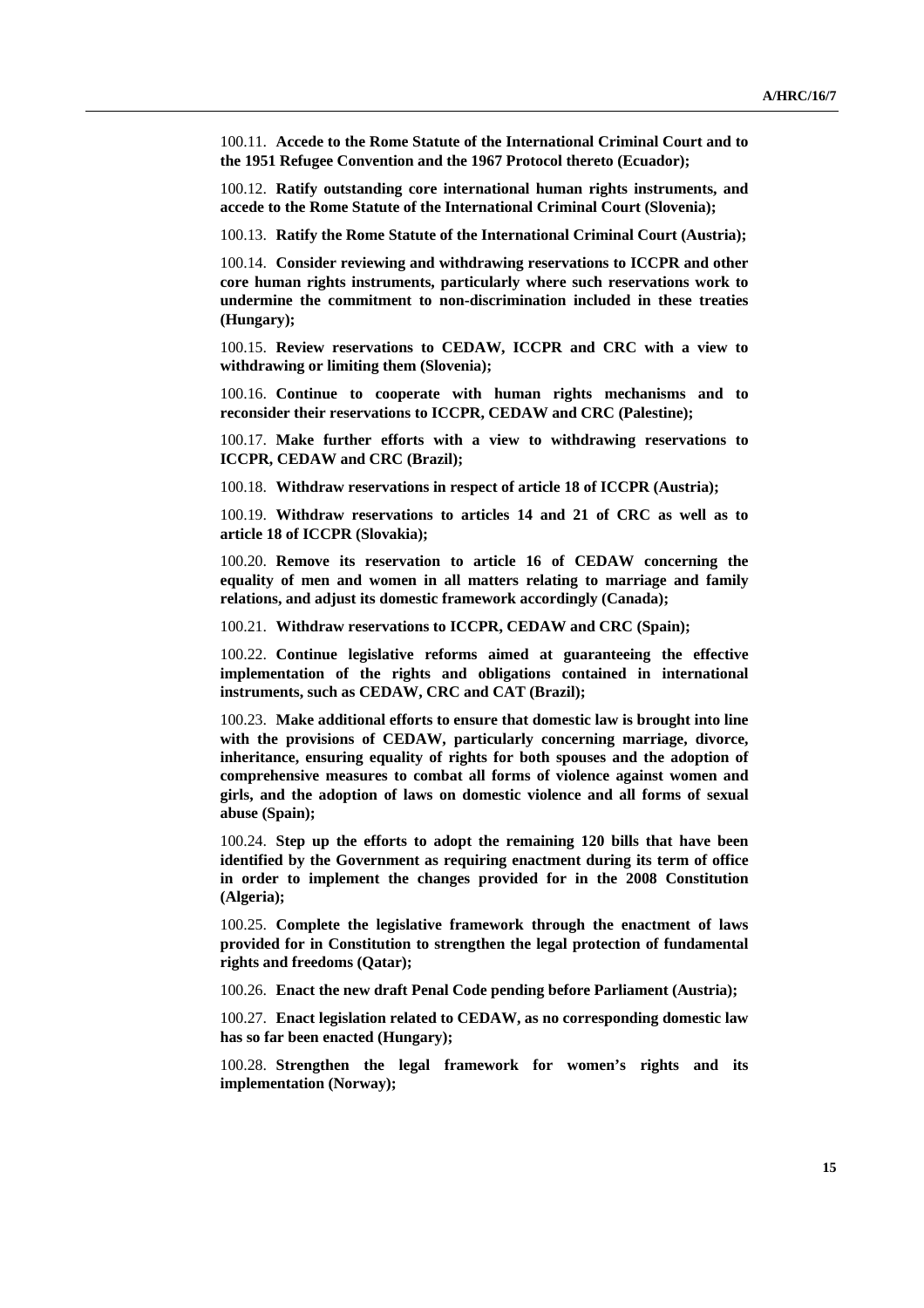100.29. **Amend existing legislation so that evidentiary requirements are made less strict and do not fall disproportionately on the victim, and so that the sentencing of sexual abusers is brought into line with the gravity of the crime committed (Netherlands);** 

100.30. **Adopt and implement draft laws regarding persons with disabilities and concerning mental health, as referred to in the national report, with a view to providing a normative framework to strengthen awareness-raising campaigns on human rights and disability (Mexico);** 

100.31. **Ensure that the Human Rights Commission is made fully compliant with the Paris Principles (India);** 

100.32. **Upgrade the status of the Human Rights Commission of Maldives to "A" status according to the Paris Principles by fully ensuring its independence, including with regard to budgetary allocations (Germany);** 

100.33. **Strengthen the independence of the Human Rights Commission of Maldives and work with it to improve the human rights education of the judiciary and the public (New Zealand);** 

100.34. **Continue its efforts to guarantee human rights and freedoms as enshrined in the Constitution (Bhutan);** 

100.35. **Continue its efforts to further accelerate its ongoing process to promote and protect human rights and freedoms (Sri Lanka);** 

100.36. **Continue its efforts aimed at promoting and protecting all human rights (Palestine);** 

100.37. **Continue its efforts aimed at strengthening and protecting human rights (Saudi Arabia);** 

100.38. **Introduce into the life of the people of Maldives only that which is in keeping with their traditions and customs and their public morals (Chad);** 

100.39. **Adopt and implement an effective legal framework and undertake appropriate public awareness campaigns to eliminate discrimination against women (Slovakia);** 

100.40. **Take effective measures to overcome deep-rooted stereotypes on the role of women and girls (Austria);** 

100.41. **Adopt a more systematic approach to building public awareness about gender equality and the potential contributions that women can make to social and economic development, which would help break down existing barriers faced by women in employment and education, while at the same time ameliorating the incidence of sexual exploitation and violence suffered by women (Trinidad and Tobago);** 

100.42. **Continue to implement a national gender equality policy by strengthening legislation for protection and non-discrimination, as well as equality (Chile);** 

100.43. **Step up efforts to implement the 2009 Gender Mainstreaming Policy with a view to combating the de facto discrimination faced by Maldivians and to explore the possibility of adopting additional measures to combat violence against women in the country (Malaysia);** 

100.44. **Adopt measures to curb discrimination against women and violence against children (Bangladesh);**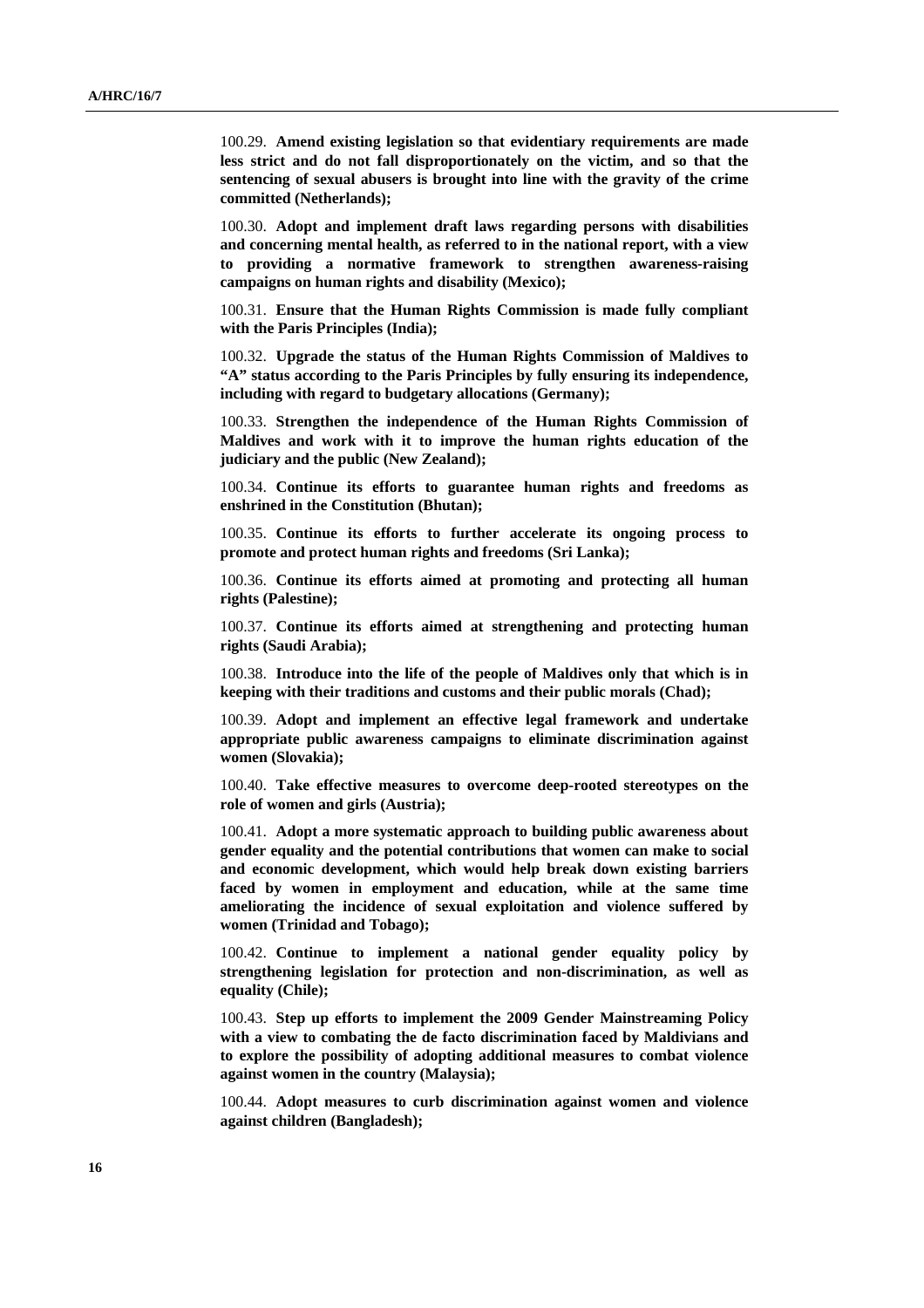100.45. **Take measures to strengthen women's rights, in particular to encourage greater representation of women in public life and combat sexual and domestic violence (United Kingdom);** 

100.46. **Take concrete steps to increase the representation of women in decision-making bodies (Norway);** 

100.47. **Speed up the implementation of laws enacted regarding the Convention on the Elimination of All Forms of Discrimination against Women, and enact adequate legislation that can put an end to the violence to which they are subjected (Libyan Arab Jamahiriya)1 ;** 

100.48. **Establish equal rights for all children, regardless of the marriage status of their parents (Bosnia and Herzegovina);** 

100.49. **Make further efforts and take the legislative and administrative measures necessary to eliminate discrimination against persons with disabilities on the ground (Qatar);** 

100.50. **Reconsider the legal status of lesbian, gay, bisexual and transgender people, and consider taking concrete steps to protect them from violence and discrimination (Norway);** 

100.51. **Introduce policies aimed at ending discrimination against individuals on the basis of their gender identity or sexual orientation, and repeal legislation criminalizing homosexuality (Australia);** 

100.52. **Repeal legal provisions which criminalize sexual activity between consenting adults of the same sex (Canada);** 

100.53. **Decriminalize homosexuality and, as a first step, declare a moratorium on the application of penalties (France);** 

100.54. **Take measures to prevent human rights violations based on sexual orientation and gender identity (France);** 

100.55. **Ensure that its new Penal Code is fully consistent with international human rights standards and that it abolishes corporal punishment and the death penalty (United Kingdom);** 

100.56. **Establish a moratorium on State executions with a view to formally abolishing the death penalty, in addition to ratifying the Second Optional Protocol to the International Covenant on Civil and Political Rights (Canada);/establish a moratorium on executions with a view to abolishing the death penalty (Slovenia);** 

100.57. **Consider abolishing the death penalty in the context of the moratorium (Chile);/abolish the death penalty (Austria);/abolish definitively the death penalty and ratify the Second Optional Protocol to the International Covenant on Civil and Political Rights (Spain);** 

100.58. **Take all measures to end the application of cruel, inhuman or degrading penalties such as flogging (France);/abolish criminal penalties that infringe on the physical integrity of convicts, for example, flogging** 

 $1$  The recommendation as made during the interactive dialogue was "Eliminate any constitutional obstacles which prevent women from holding high offices, and speed up the execution of laws enacted on the Convention on the Elimination of Discrimination against Women, and enact adequate legislation that can put an end to violence they are subjected to (Libyan Arab Jamahiriya)".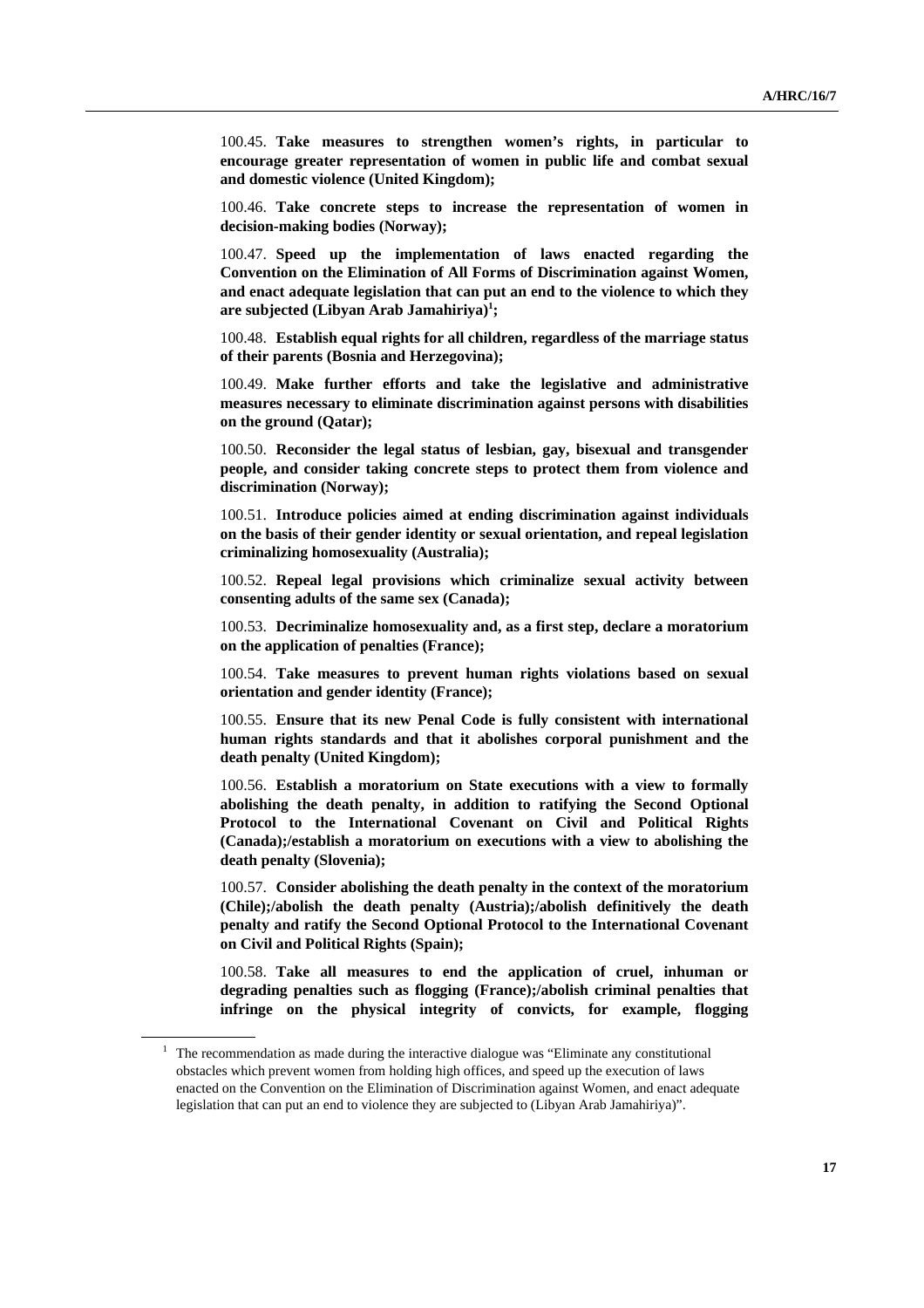**(Austria)2 ;/prohibit the use of public flogging (New Zealand);/abolish corporal punishment, in particular public flogging (Brazil);** 

100.59. **Work towards eliminating all forms of violence against women (Bhutan);** 

100.60. **Take further steps to address issues of violence against women, including to finalize the Women's Right Bill, the Domestic Violence Bill and the Children's Act, as early as possible, and consider withdrawing its reservation to article 16 of CEDAW (Timor-Leste);** 

100.61. **Take all measures necessary to ensure the elimination of violence and discrimination against women, and review its reservation to the Convention on the Elimination of All Forms of Discrimination against Women with a view to withdrawing it (Sweden);** 

100.62. **Give priority to addressing all forms of violence against women and girls, inter alia, by providing redress and protection services to victims of such crimes (Norway);** 

100.63. **Establish additional mechanisms for protecting citizens against domestic violence, and adopt the provisions that would ensure legal redress for gender-based violence. Important steps in this regard include the expeditious passage of legislation to promote women's rights, prohibit sexual harassment and criminalize domestic violence (United States);** 

100.64. **Ensure that its draft Domestic Violence Bill addresses the investigation, prosecution and punishment of perpetrators of violence against women, and that it is implemented as a priority (New Zealand);** 

100.65. **Intensify awareness-raising and educational campaigns to combat violence against women, and adopt measures to improve women's participation in the decision-making process (Algeria);** 

100.66. **Continue the commendable public campaigns against violence against women and children, and ensure the swift adoption and implementation of the new Bill on Domestic Violence (Austria);** 

100.67. **Continue to improve efforts to combat gender-based violence, and establish a mechanism for protecting abused women (Indonesia);** 

100.68. **Take measures to eradicate traditional stereotypes of women, especially through educational programmes, and enact legislation on domestic violence and all forms of sexual abuse (Netherlands);** 

100.69. **Continue its measures to tackle the problem of violence against women, including domestic violence (Azerbaijan);** 

100.70. **Prioritize legislation on women's rights, sexual harassment, domestic violence and the protection of children against abuse (Australia);** 

100.71. **Consolidate the achievements made, particularly through gender mainstreaming in all fields; grant autonomy to women; and face challenges arising in this regard, particularly the fight against violence against women (Morocco);** 

 $2$  The recommendation as made during the interactive dialogue was "Abolish criminal penalties that infringe on the physical integrity of convicts, for example, amputation and flogging (Austria)".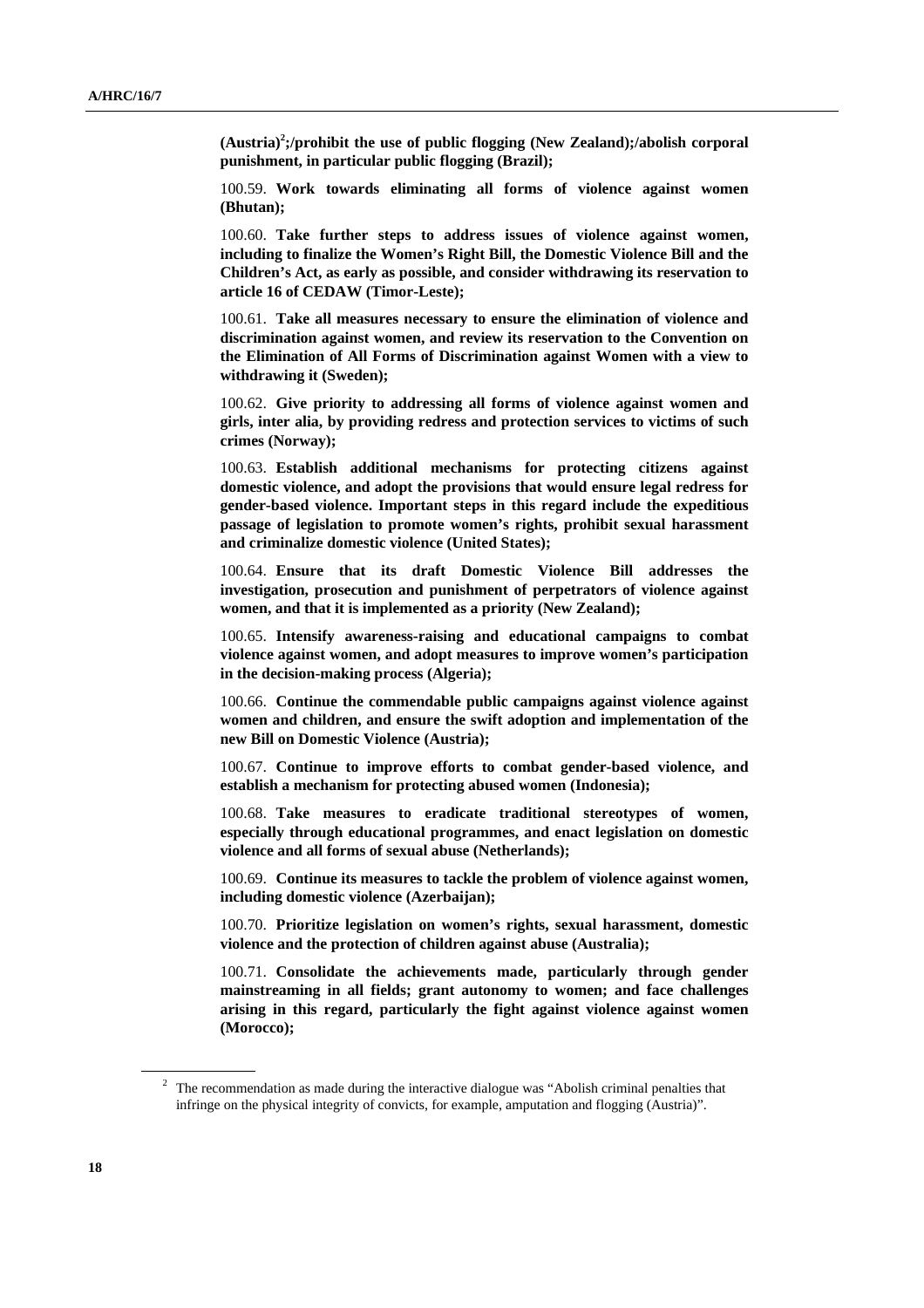100.72. **Adopt and implement the draft law on domestic violence referred to in the national report, taking into account the recommendation of the Committee on the Rights of the Child concerning the incorporation of the Convention on the Elimination of All Forms of Discrimination against Women into domestic law (Mexico);** 

100.73. **Increase efforts to address the serious problem of violence against children, including by ensuring full legal protection against the sexual abuse of children (Norway);** 

100.74. **Continue efforts to prevent violence and sexual abuse against boys and girls, and increase its efforts to bring to justice those responsible (Argentina);** 

100.75. **Continue ensuring the promotion and protection of the human rights of children in the country, including through the establishment of appropriate programmes and measures aimed at combating the spread of a culture of violence among Maldivian youth and children (Malaysia);** 

100.76. **Take further measures to strengthen child rights and the child protection system, in particular to prevent sexual and physical abuse, to tackle underage marriage/concubinage and to ensure that children under 18 years are not punished as adults in the judicial system (United Kingdom);** 

100.77. **Enact legislation to criminalize trafficking of persons, and put in place procedures to deal with those people vulnerable to exploitation and trafficking (Indonesia);** 

100.78. **Take effective measures to combat human trafficking, including the adoption of relevant laws (Azerbaijan);** 

100.79. **Implement the United Nations Basic Principles on the Independence of the Judiciary and the Role of Lawyers (New Zealand);** 

100.80. **Continue its efforts to further strengthen the judiciary (Azerbaijan);** 

100.81. **Take concerted steps to build a strong and independent judiciary (United Kingdom);** 

100.82. **Develop a professional code of conduct for judges, and actively support the establishment of an independent bar association (Netherlands);** 

100.83. **Allocate additional resources to provide human rights training for judges in order to enhance their current knowledge of human rights principles (Netherlands);** 

100.84. **Continue efforts aimed at improving access to continuing education and training in the area of human rights for judicial and legal officers, including through bilateral and other engagement with partners, in the light of the expressed need for greater capacity-building and technical assistance in key areas of governance (Malaysia);** 

100.85. **Expedite efforts to enact a Juvenile Justice Act in compliance with the Convention on the Rights of the Child (Ghana);** 

100.86. **Ensure that children in conflict with the law have access to education**   $(Ghana)^3$ ;

 $3$  The recommendation as made during the interactive dialogue was "Raise the minimum age of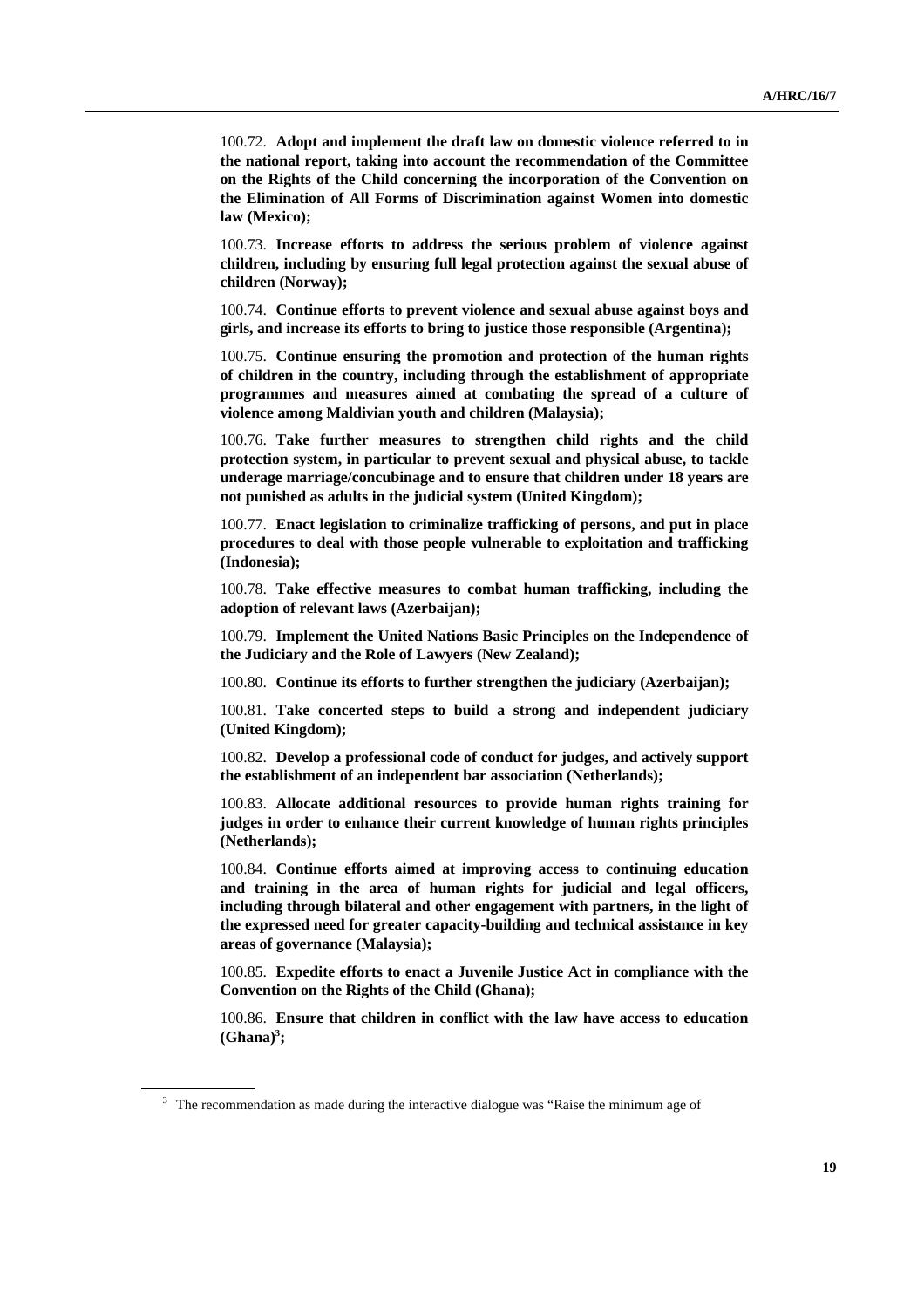100.87. **Strengthen the role of the family in order to protect children from drugs and sexual exploitation, and reduce juvenile delinquency (Qatar);** 

100.88. **Ensure the right to freedom of religion or belief (Brazil);** 

100.89. **Include constitutional measures to provide for freedom of religion or belief to all persons residing in the country (United States);** 

100.90. **Amend its legislation to enable the enjoyment and practice of freedom of religion or belief for both citizens and foreigners living in the country (Ghana);** 

100.91. **Take concrete steps to encourage and facilitate open and public debate on religious issues (Norway);** 

100.92. **Take all measures necessary to ensure full respect for freedom of religion or belief and freedom from discrimination on the basis of religion, including by way of allowing non-Muslims to become citizens and withdrawing its reservation to article 18 of ICCPR (Sweden);** 

100.93. **Take all measures necessary to ensure full respect for freedom of expression and to guarantee that journalists can practice their profession freely (France);** 

100.94. **Ensure that all people, including migrants, are allowed to practice their religion or belief freely, including by enacting legislation that explicitly protects the right to freedom of religion or belief (Norway);** 

100.95. **Remove legislation which discriminates against individuals on the basis of their religion or belief (Australia);** 

100.96. **Consider appropriate measures to eliminate discrimination against religious minorities in accordance with international standards (Slovakia);** 

100.97. **Take legislative and practical measures with a view to the realization of the right to freedom of religion and belief (Austria);** 

100.98. **Enact legislation that also allows non-Muslims to acquire Maldivian citizenship (Austria);** 

100.99. **Enact legislation to ensure that all persons may freely exercise their religion in public and build places of worship (Austria);** 

100.100. **Examine the possibility of decriminalizing apostasy and blasphemy**   $(A$ rgentina $)^4$ ;

100.101. **Make the necessary amendments to legislation in order to ensure that communities of all faiths and religions have an equal place in a democratic society (Indonesia);** 

100.102. **Decriminalize apostasy (Austria);** 

criminal responsibility to at least 12 years, and ensure that children in conflict with the law have

access to education (Ghana)".<br><sup>4</sup> The recommendation as made during the interactive dialogue was "Examine the possibility of repealing the provisions of the Criminal Code, which criminalize apostasy and blasphemy (Argentina)".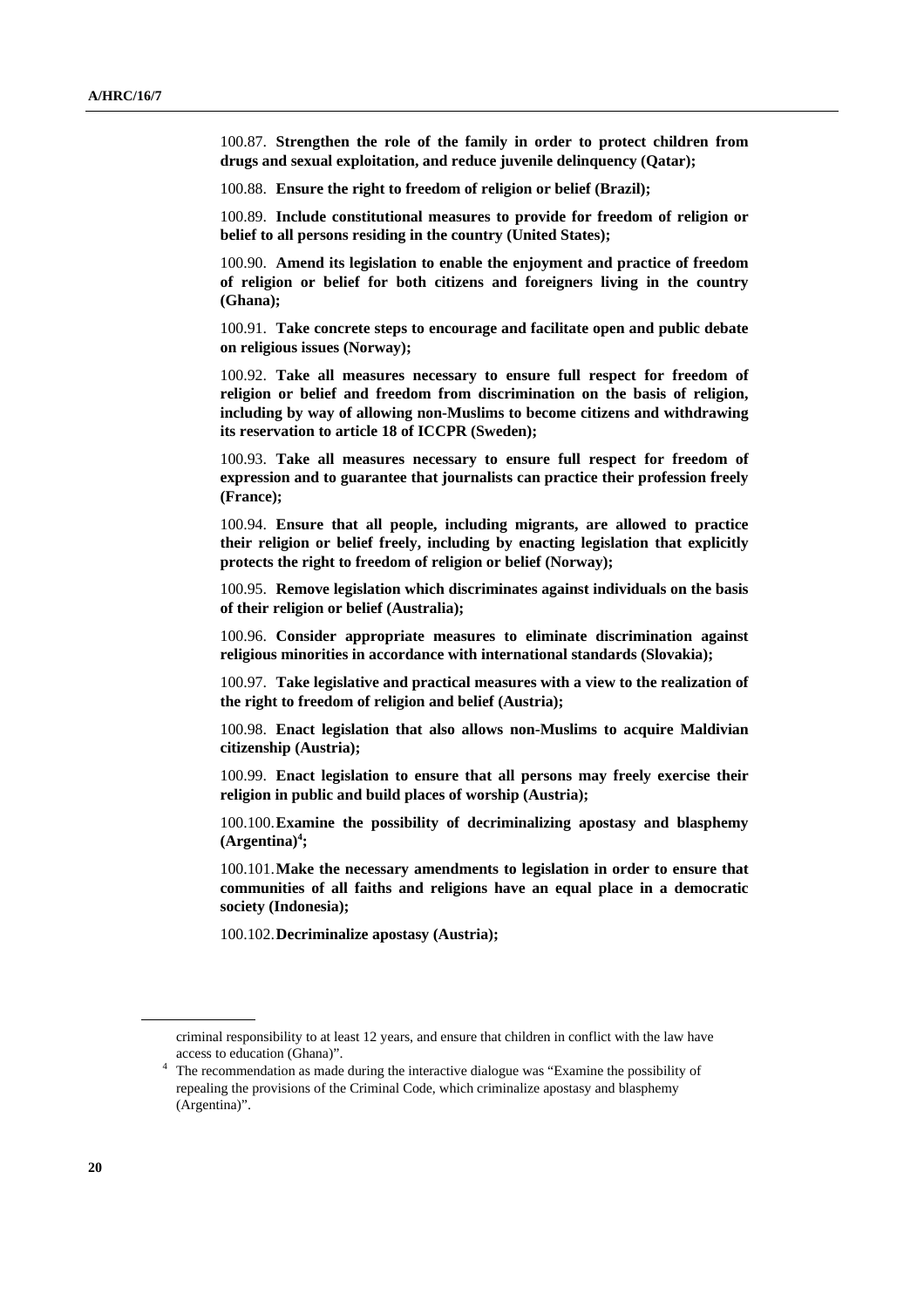100.103. **Create an environment of freedom of the media, and encourage media to project positive images of women and of the equal status and responsibilities of women and men in the private and public spheres (Slovenia);** 

100.104. **Implement legislation, as required under the Convention on the Elimination of All Forms of Discrimination against Women, to end discrimination against women and harassment in the workplace (New Zealand);** 

100.105. **Continue to effectively implement pro-poor growth and employment creation strategies (Indonesia);** 

100.106. **Increase steps to improve the participation of women in the labour market and in leadership and governance positions in the public and private sectors (Philippines);** 

100.107. **Draft and enact legislation prohibiting and punishing all forms of trafficking in persons, including the forced labour of migrants. Promulgate laws imposing stricter punishments for violations, and hold employers who violate laws accountable and establish a national minimum wage (United States);** 

100.108. **Put in place specific programmes to improve the employment situation, in particular for young people (Algeria);** 

100.109. **Take swift and efficient action to mitigate the adverse effects of the rising cost of housing in Malé through various measures, such as social benefits or microfinance schemes, in order to enhance the enjoyment of the right to adequate housing (Finland);** 

100.110. **Further develop and enhance education (Saudi Arabia);** 

100.111. **Continue the policy of free education for all children, through cooperation and assistance from the international community (Bhutan);** 

100.112. **Continue to apply programmes and measures to guarantee the enjoyment of the right to education and the right to health (Cuba);** 

100.113. **Intensify efforts in improving access to education for students from low-income families (Slovakia);** 

100.114. **Elaborate a strategy for creating more openness and tolerance in the general public for migrants and their rights (Norway);** 

100.115. **Cooperate with other countries that have large communities of migrant workers to find a solution in accordance with international human rights standards (Hungary);** 

100.116. **Continue its efforts to implement its development programmes (Bangladesh);** 

100.117. **Continue to allocate resources for effective poverty reduction measures (Ghana);** 

100.118. **Continue to apply strategies and development plans at the socioeconomic level throughout the country (Cuba);** 

100.119. **Continue its legislative, institutional and socio-economic reforms to provide an effective framework to address gender mainstreaming, violence against women, religious intolerance, particularly with regard to citizenship, freedom of speech, and human trafficking, and focus on the very key question**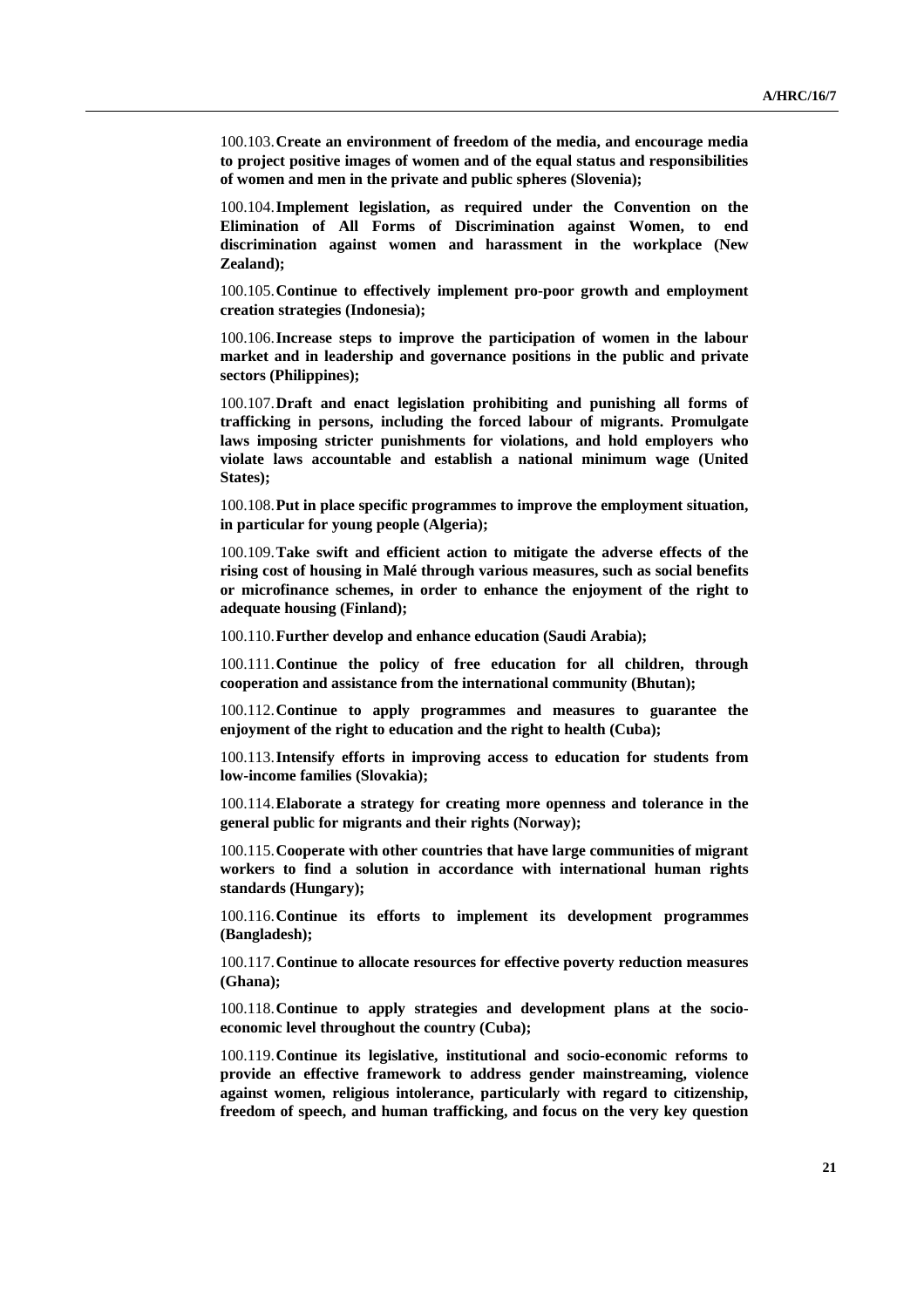**of achieving the targets of the Millennium Development Goals, which will comprehensively address the key question of human rights (Nigeria);** 

100.120. **Give further consideration to enacting legislation and formulating national action plans with concrete goals: to prevent the economic exploitation of and hazardous work by children; and to combat drug abuse, human trafficking and the sexual exploitation of women and children (Japan);** 

100.121. **Seek the support of the Office of the United Nations High Commissioner for Human Rights and the international community in the key areas listed in the report for which capacity-building is required (Jamaica);** 

100.122. **Seek the assistance and necessary expertise of United Nations specialized agencies in building and strengthening institutions to rehabilitate those engaged in drug-related crimes (Qatar);** 

100.123. **Continue to develop and implement its adaptation strategies with assistance from the international community (Bangladesh);** 

100.124. **Take all measures for the purpose of post-disaster reconstruction and adaptation to climate change, with a human-rights-based approach, and carry out consultations with the concerned local communities, giving special attention to women, children and persons with disabilities in this process (Finland);** 

100.125. **Continue consultations with civil society in the follow-up to the review (Austria);** 

100.126. **Give a yearly briefing to the Human Rights Council on the follow-up to the recommendations of this universal periodic review session as a voluntary measure (Hungary).**

101. **All conclusions and/or recommendations contained in the present report reflect the positions of the submitting State(s) and/or the State under review. They should not be construed as endorsed by the Working Group as a whole.**